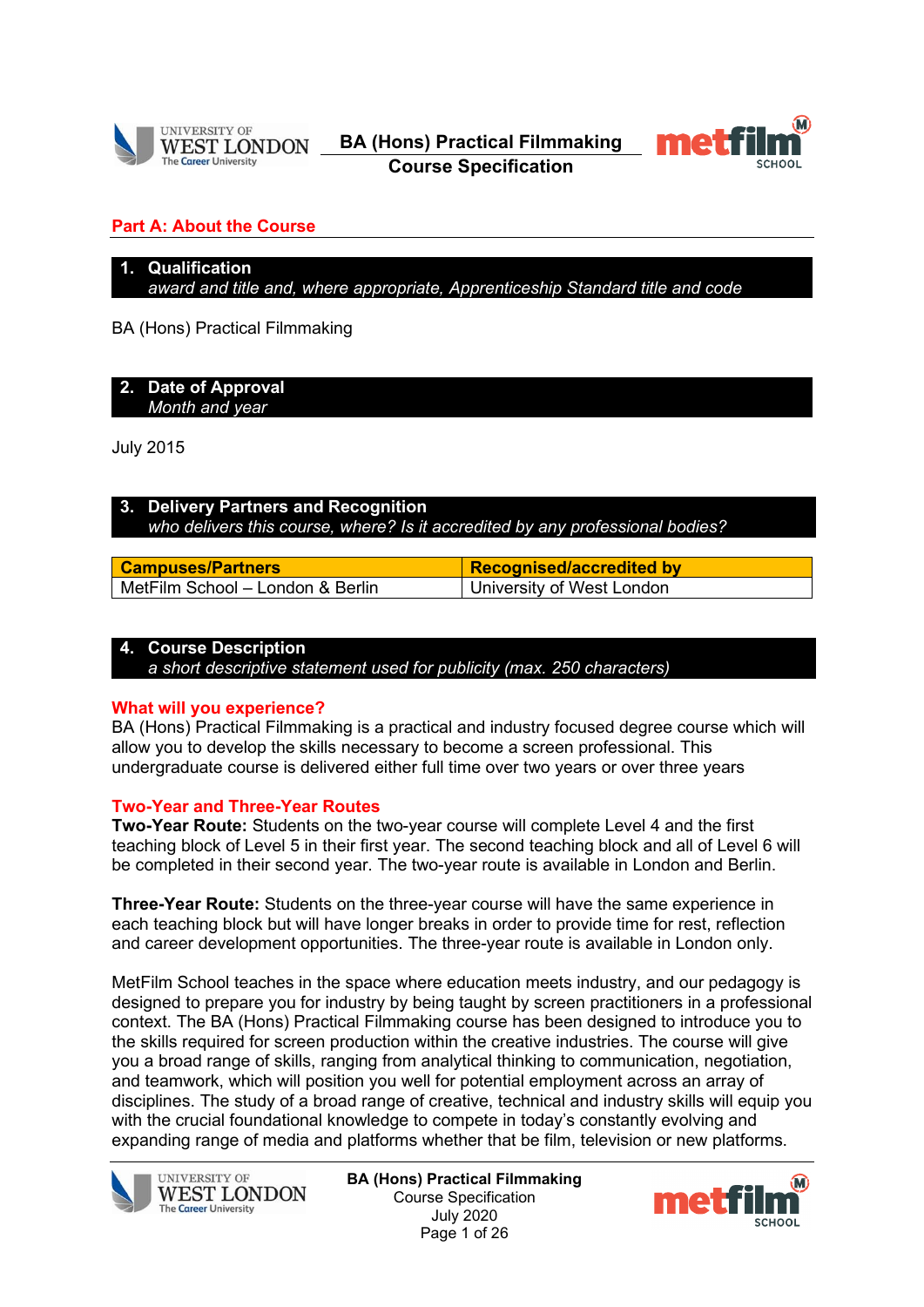Collaboration is critical in screen production, and the course gives you ample opportunity both in curricula and extra curricula projects to understand the nature of collaborative work and how to solve problems and compromise where necessary. You will gain a holistic experience of screen production and industry through a combination of lectures, seminars, reflective practice and self-directed learning and everything you learn will be put into practice through a wide range of exercises and screen productions.

MetFilm Group is a leading screen organisation with a mission to bridge industry and education, which means students studying at MetFilm School have access to a wealth of expertise from working media professionals. This includes opportunities for selected students and graduates to work directly on productions for film and TV through MetFilm Production, as well as access to unique job openings which are signposted through MetFilm Futures.

Career preparation and employability skills are integrated throughout the course in the form of presentations, practical workshops and mentoring sessions which will be used to develop your presentation skills and online profiles.

MetFilm Futures is a dedicated career support team that helps students and graduates navigate their path into industry in the following ways:

- o informing students and alumni about permanent and freelance job opportunities, internships and placements
- o organising masterclasses and career workshops with professional industry guest speakers
- $\circ$  helping you raise your profile by promoting your short films, TV projects and web series
- o advising on film and video strategy
- o festival logistics and entry requirements
- $\circ$  developing career skills such as networking, pitching and social media profiles

#### **5. Course Structure Diagram** *a visual overview of the programme of study*

**Pre-induction Pre-induction** *Year 1: September-October Year 1: September-October*

- o Ideas & Story I
- o Production Skills
- o Image & Sound
- Character & Performance I<br>○ Post-Production I
- Post-Production I
- **Short Form Production**

**2 Year Programme 3 Year Programme**

**Level 4 Level 4** *Year 1: October - May Year 1: October – May*

- o Ideas & Story I
- o Production Skills
- o Image & Sound
- Character & Performance I<br>○ Post-Production I
- Post-Production I<br>○ Short Form Produ
- **Short Form Production**

*Year 1-2: June - January Year 2: October – May*

**Level 5**<br>2: June - January **Canadian Contract Contract Contract Contract Contract Contract Contract Contract Contract Contract Contract Contract Contract Contract Contract Contract Contract Contract Contract Contract Cont** 



**UNIVERSITY OF WEST LONDON** The Career University

**BA (Hons) Practical Filmmaking** Course Specification July 2020 Page 2 of 26

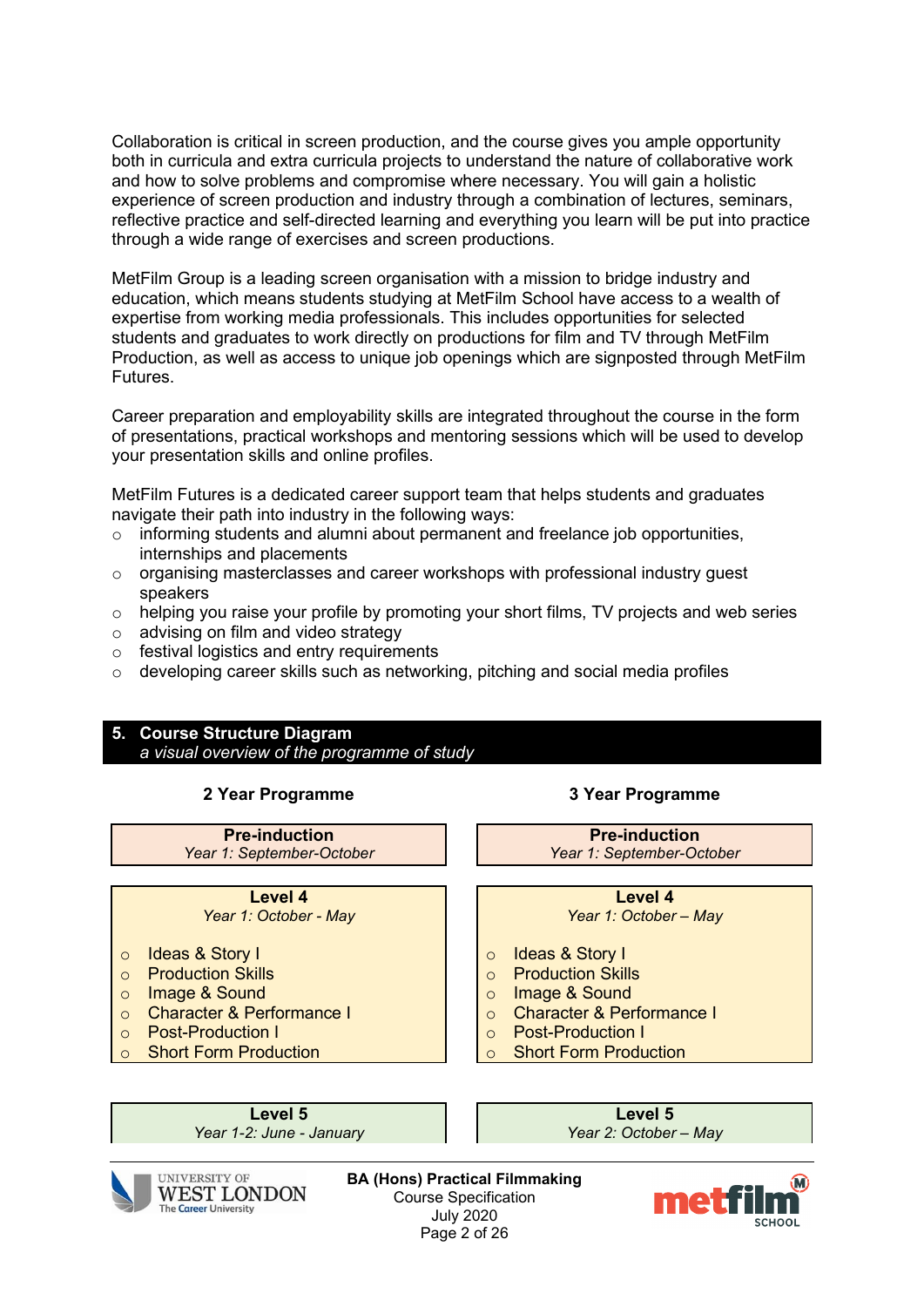| Documentary<br>Subject and Approach<br>$\Omega$<br><b>Real Life on Screen</b><br>$\Omega$<br>Documentary Production & Post-<br>$\Omega$<br>Production |
|-------------------------------------------------------------------------------------------------------------------------------------------------------|
| <b>Series</b>                                                                                                                                         |
| Developing the Series<br>$\Omega$                                                                                                                     |
| <b>Visualising the Series</b><br>$\Omega$                                                                                                             |
| <b>Series Production &amp; Post-Production</b><br>$\Omega$                                                                                            |
|                                                                                                                                                       |
| Level 6<br>Year 3: October - May                                                                                                                      |
| Choice of 2 Electives:<br>$\Omega$<br>Screenwriting, Directing,<br>Cinematography, Post-Production III,<br>& Producing                                |
|                                                                                                                                                       |

The course is delivered through the modules listed below. All modules are worth 20 credits unless stated. Modules marked with a single asterisk\* are shared with the BA (Hons) Screen Acting course.

| $\mid$ Level 4: Foundation – Developing Concepts and Skills $\mid$ |  |
|--------------------------------------------------------------------|--|
|--------------------------------------------------------------------|--|

| Ideas and Story I*                       | 20 credits | MA40112O |
|------------------------------------------|------------|----------|
| <b>Production Skills</b>                 | 20 credits | MA40158O |
| Character and Performance I <sup>*</sup> | 20 credits | MA40110O |
| Image and Sound                          | 20 credits | MA40113O |
| Post-Production I*                       | 20 credits | MA40114O |
| <b>Short Form Production</b>             | 20 credits | MA40159O |

Exit qualification (120 credits): Certificate of Higher Education (Cert HE) in Practical Filmmaking

#### **Level 5: Integration – Forms and Formats: Series and Documentary**

| <b>Developing the Series</b>                 | 20 credits | MA50298O |
|----------------------------------------------|------------|----------|
| <b>Visualising the Series</b>                | 20 credits | MA50299O |
| <b>Series Production and Post-Production</b> | 20 credits | MA50300O |
| <b>Subject and Approach</b>                  | 20 credits | MA503010 |
| <b>Real Life On Screen</b>                   | 20 credits | MA50302O |



 $\mathbf{I}$ 

**BA (Hons) Practical Filmmaking** Course Specification July 2020 Page 3 of 26

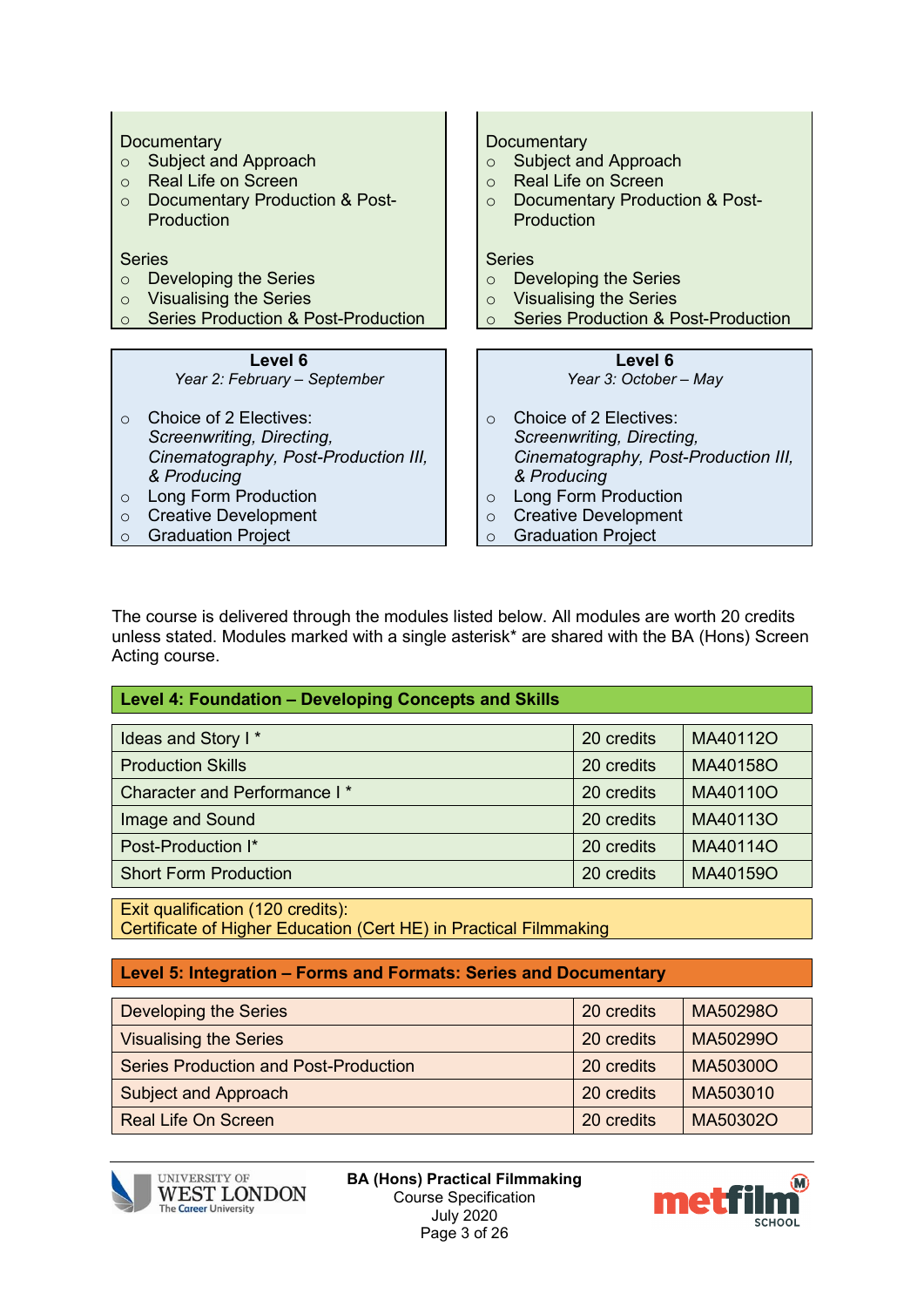| Documentary Production and Post-Production | 20 credits | MA50303O |
|--------------------------------------------|------------|----------|
|--------------------------------------------|------------|----------|

Exit qualification (240 credits):

Diploma of Higher Education (Dip HE) in Practical Filmmaking

| Level 6: Synthesis – Creative Practice                                                                                                                                       |            |                                                          |
|------------------------------------------------------------------------------------------------------------------------------------------------------------------------------|------------|----------------------------------------------------------|
| Elective I:<br>Screenwriting<br>$\circ$                                                                                                                                      |            | MA60121E                                                 |
| <b>Directing</b><br>$\circ$<br>Cinematography<br>$\Omega$<br><b>Post-Production III</b><br>$\Omega$                                                                          | 20 credits | MA60122E<br>MA60128O<br>MA60123E                         |
| Producing<br>$\circ$                                                                                                                                                         |            | MA60172O                                                 |
| <b>Elective 2:</b><br>Screenwriting<br>$\circ$<br><b>Directing</b><br>$\circ$<br>Cinematography<br>$\circ$<br><b>Post-Production III</b><br>$\Omega$<br>Producing<br>$\circ$ | 20 credits | MA60121E<br>MA60122E<br>MA60128O<br>MA60123E<br>MA60172O |
| Long Form Production                                                                                                                                                         | 20 credits | MA60184O                                                 |
| Creative Development *                                                                                                                                                       | 20 credits | MA60124E                                                 |
| <b>Graduation Project *</b>                                                                                                                                                  | 40 credits | MA60127O                                                 |

Exit qualification (360 credits): BA (Hons) Practical Filmmaking

# **6. Course Aims and Content by Level**

*what is this course all about and how does it build and develop over time?*

## **Aims**

BA (Hons) Practical Filmmaking aims to enable you to:

- o Develop a full range of creative, editorial and technical skills applicable to all major aspects of screen production
- o Initiate, develop and think innovatively in the realisation of creative work using a full range of digital media
- o Communicate and deliver creative ideas, both working alone and collaboratively as part of a team
- o Apply knowledge, skills and understanding of all aspects of storytelling and production in the creation of completed artefacts, with an assured handling of tools and techniques consistently and ethically delivered using best practice to a standard commensurate with professional work
- o Make active and informed use of the theoretical frameworks and contemporary cultural, political and ethical perspectives relevant to your particular discipline
- o Engage critically with contemporary industry practice in all its manifestations, recognising how considerations of business and exploitation impact on production, and how different disciplines and roles relate to one another
- o Consider all aspects of diversity, equality and inclusivity in your development as a practitioner



**BA (Hons) Practical Filmmaking** Course Specification July 2020 Page 4 of 26

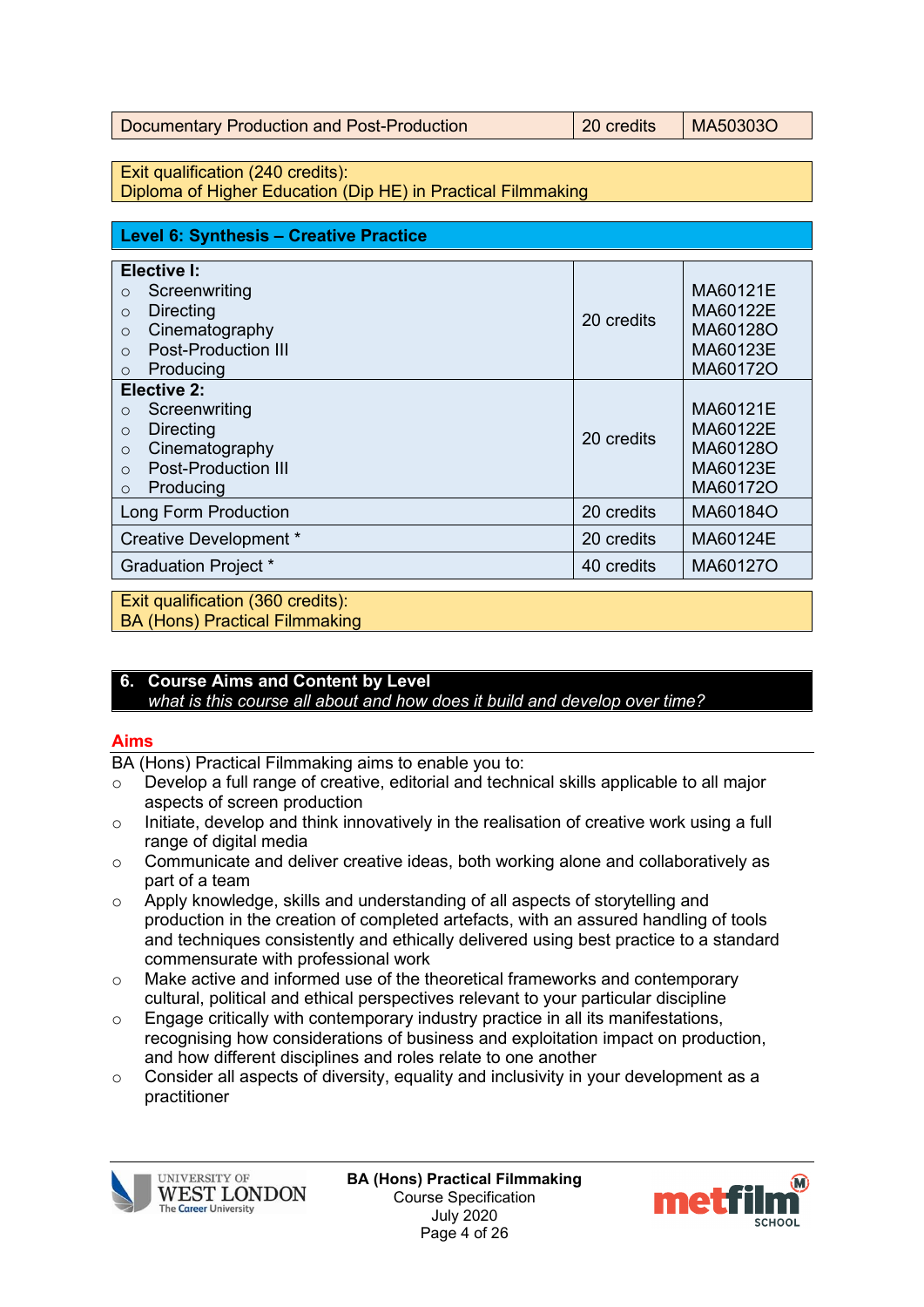$\circ$  Become reflective practitioners, dedicated to improving your practice through ongoing critical awareness and analysis, so acquiring a systematic understanding of the relationship between theory and practice

The course curriculum promotes sustainability and graduate attributes in accordance with HE benchmark and level descriptors and has been designed and mapped against the relevant Subject Benchmark Statement, the UK Quality Code and the Framework of Higher Education Qualifications. The School is committed to diversity, equality and inclusivity as demonstrated by its Equality Policy. The School has a Green Policy committed to operating its' practice in the most sustainable way possible.

### **Learning themes and progression of levels**

The course has a modular structure.

#### **Level Progression**

Level 4 offers a foundation in the key concepts and skills required in the telling of screen stories and the historical and industrial contexts within which to utilise your knowledge and skills to maximum effect.

Level 5 allows you the opportunity to integrate the knowledge and skills from Level 4 by applying them to a range of different forms, formats and genres in order to deepen your understanding.

Level 6 provides you with the time and space to explore your own creativity and synthesise your knowledge and skills through your own practice. By allowing you to specialise in specific areas and producing career focused work, you will develop an advanced understanding of the areas you are interested in studying.

#### **Teaching Blocks**

Each level is divided into two blocks of teaching which are designed to take you through a range of forms and formats as you progress through the course. Each block consists of subject specific teaching before allowing you to integrate the knowledge and skills learnt through a collaborative production. The six blocks are:

- o Visual Storytelling
- o Fiction
- o Series
- o Documentary Factual
- o Long Form
- o Graduation

## **Modules**

#### **Level 4: Foundation – Developing Concepts and Skills**

**Ideas and Story I IDEAL CONSUMPTER MATTER I** 20 credits MA40112O

You will explore why stories are important and how they connect to the human experience by looking at the origin of storytelling, including the influence of myths, fairy tales and literature on modern day screen stories. You will explore the basic principles of storytelling for the screen, analysing what makes ideas compelling, characters memorable and stories meaningful. Through seminars, workshops and practical exercises you will gain knowledge of



**BA (Hons) Practical Filmmaking** Course Specification July 2020 Page 5 of 26

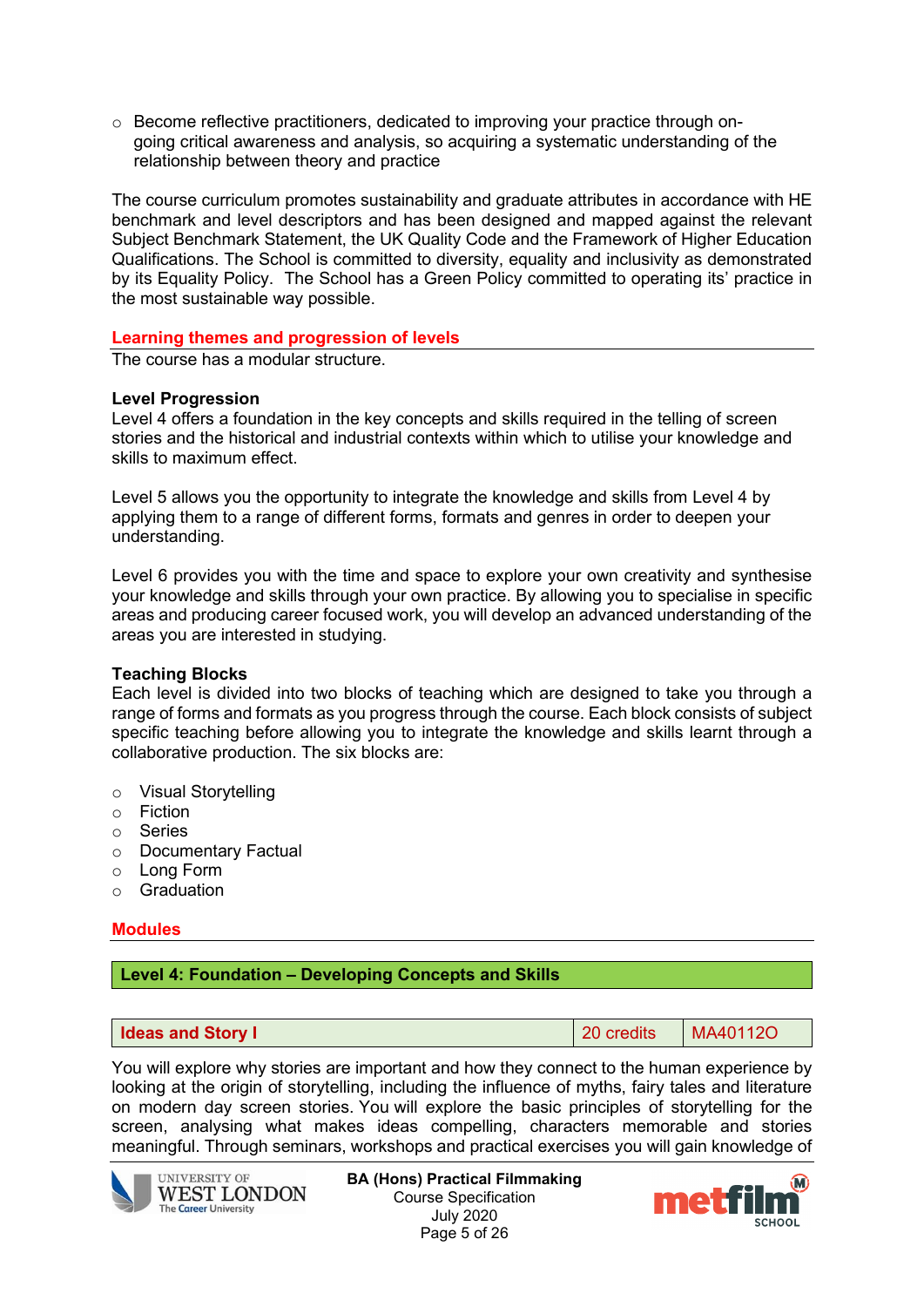the basic principles of dramatic storytelling across short forms and the skills to create their own oral, visual and written short form screen stories.

| <b>Production Skills</b> | 20 credits |  |
|--------------------------|------------|--|
|--------------------------|------------|--|

This module gives you a basic overview of the various screen industries, the roles and responsibilities associated with production and the importance of being able to pitch yourself and your ideas in a professional context. You will learn about the key roles and responsibilities within production, and how to effectively manage projects and people. You will explore the processes associated with production, including script breakdowns, risk assessments scheduling and on-set practices and procedures through a practical filmed exercise.

| <b>Character and Performance I</b> | 20 credits | MA40110O |
|------------------------------------|------------|----------|
|------------------------------------|------------|----------|

During this module, you will explore the role of the director and more specifically how a director works with actors. You will analyse how casting and auditions work and how to communicate with actors in that space. You will utilise your knowledge of script analysis and character development to understand subtext and how performers create dramatic conflict and emotional truth. You will study the historical context and development of screen acting and learn the language and tools of performance. You will direct actors in a performance at the end of the module.

| Image and Sound | 20 credits |  |
|-----------------|------------|--|

This module surveys the fundamental concepts of image and sound design and its importance to screen storytelling. You will analyse the expressive power of visual language and analyse how the fundamental concepts of image and sound design relate to and inform screen storytelling. Through seminars, workshops and practical exercises, you will understand creative and technical skills in camera, lighting and sound including health and safety considerations, to create a short image and sound narrative using the cinematic language of colour, light, framing, composition, movement, point-of-view, space and sonic landscapes.

| <b>Post-Production I</b> | 20 credits | MA40114O |
|--------------------------|------------|----------|
|                          |            |          |

In this module, you will explore how story and meaning are created through the manipulation and juxtaposition of image and sound in post-production. You will experiment with a range of techniques and skills, investigating short form editing and sound design styles that help control and lead the narrative of various short sequences. Through a serious of workshops, seminars and exercises you will work with supplied footage to create short form pieces that will emotionally engage an audience. You will go on to utilise your developing skills on collaborative short form films working in teams.

| $\vert$ 20 credits $\vert$<br><b>Short Form Production</b><br>I MA |  |
|--------------------------------------------------------------------|--|
|--------------------------------------------------------------------|--|

You will learn about the business of short form storytelling, including current trends, funding and distribution models for short films and considerations of audience and market. You will consider the importance of strong concepts and titles, assessing content from the perspective of an audience and the need to constantly seek originality and impact. You will also learn about the traditional 'festival film' model and ways in which the festival circuit works and also about the nature of storytelling for the web. You will use your acquired



**UNIVERSITY OF WEST LONDON** The Career University

**BA (Hons) Practical Filmmaking** Course Specification July 2020 Page 6 of 26

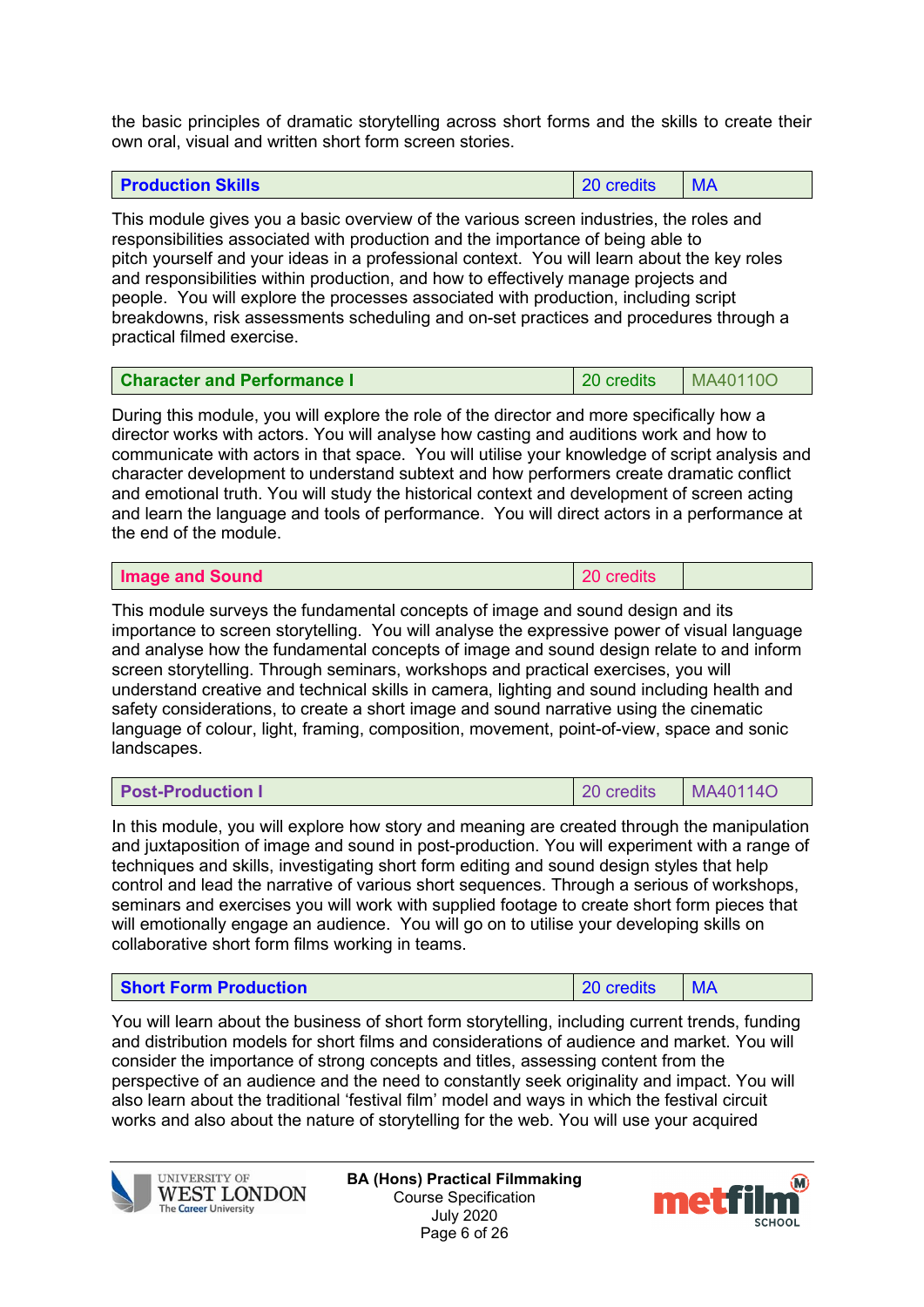knowledge at Level 4 to work collaboratively in teams to produce short form visual narratives which can be music videos, films or adverts.

| <b>Level 5: Integration – Forms and Formats</b> |                 |  |
|-------------------------------------------------|-----------------|--|
|                                                 |                 |  |
| Developing the Series                           | 20 credits   MA |  |

In this module you will explore the different way in which storytelling principles apply to serial storytelling. You will examine how ideas are created and developed in the television industry, analyse the role of showrunners and executive producers, understand how the essential 'series bible' is created and maintained and how to build audience awareness and loyalty. Through seminars, workshops and practical exercises you will be given the opportunity to research and develop your own serial stories, continue to develop your own writing, communication and analytical skills as well as have an opportunity to pitch for involvement in The Writers' Room.

| <b>Visualising the Series</b> | 20 credits | $\mathsf{MA}$ |
|-------------------------------|------------|---------------|
|-------------------------------|------------|---------------|

The module explores the different approaches to storytelling for television in relation to camera, lighting and sound as well as directing. From the meticulous planning required to maintain consistency of style across episodes to working with more than one camera, you will be looking at how shows maintain a consistent visual style from season to season. As a director, you will examine the necessary skills to be a 'director for hire' and how you can make an impact on visualising pre-existing work. You will work with actors on exercises involving little rehearsal and fast turnaround. This will prepare you for some of the key roles in the production of the web series.

| 20 credits<br>IMA<br><b>Series Production and Post-Production</b> |  |
|-------------------------------------------------------------------|--|
|-------------------------------------------------------------------|--|

In this production module, you will apply your learning and skills in the production of episodes of a pre-existing series employing production economies, clear communication and fast-paced delivery. You will be led by a 'showrunner/executive producer' who will ensure you maintain continuity of story and style. Each student will perform a key production role and you will enhance your knowledge of teamwork in production and complex problem solving. During the post-production element of this module, you will explore the role of the editor and sound designer in creating and shaping a story in different forms. You will draw conclusions about the creative storytelling choices on offer and further develop your skills in manipulating narrative structure and storytelling through post-production.

| <b>Subject and Approach</b> | 20 credits MA |  |
|-----------------------------|---------------|--|
|-----------------------------|---------------|--|

This module surveys the landscape of factual storytelling in TV, film and other media, with a particular focus on the documentary. You will examine the commercial landscape of financing and distribution, and the legal and ethical considerations associated with producing true-life screen content. You will also learn about the contrasting business models for one-off authored documentaries for cinema and television screening, the primacy of strands in television and the commercial and contractual issues raised by "constructing" reality into factual and entertainment formats. You will discover how to brainstorm factual ideas and explore how storytelling principles apply to the world of non-fiction whilst further developing your writing, analytical and communication skills. You will discover some of the key principles that apply to developing and producing documentary, such as research, sourcing and gaining access to



**UNIVERSITY OF WEST LONDON The Career University** 

**BA (Hons) Practical Filmmaking** Course Specification July 2020 Page 7 of 26

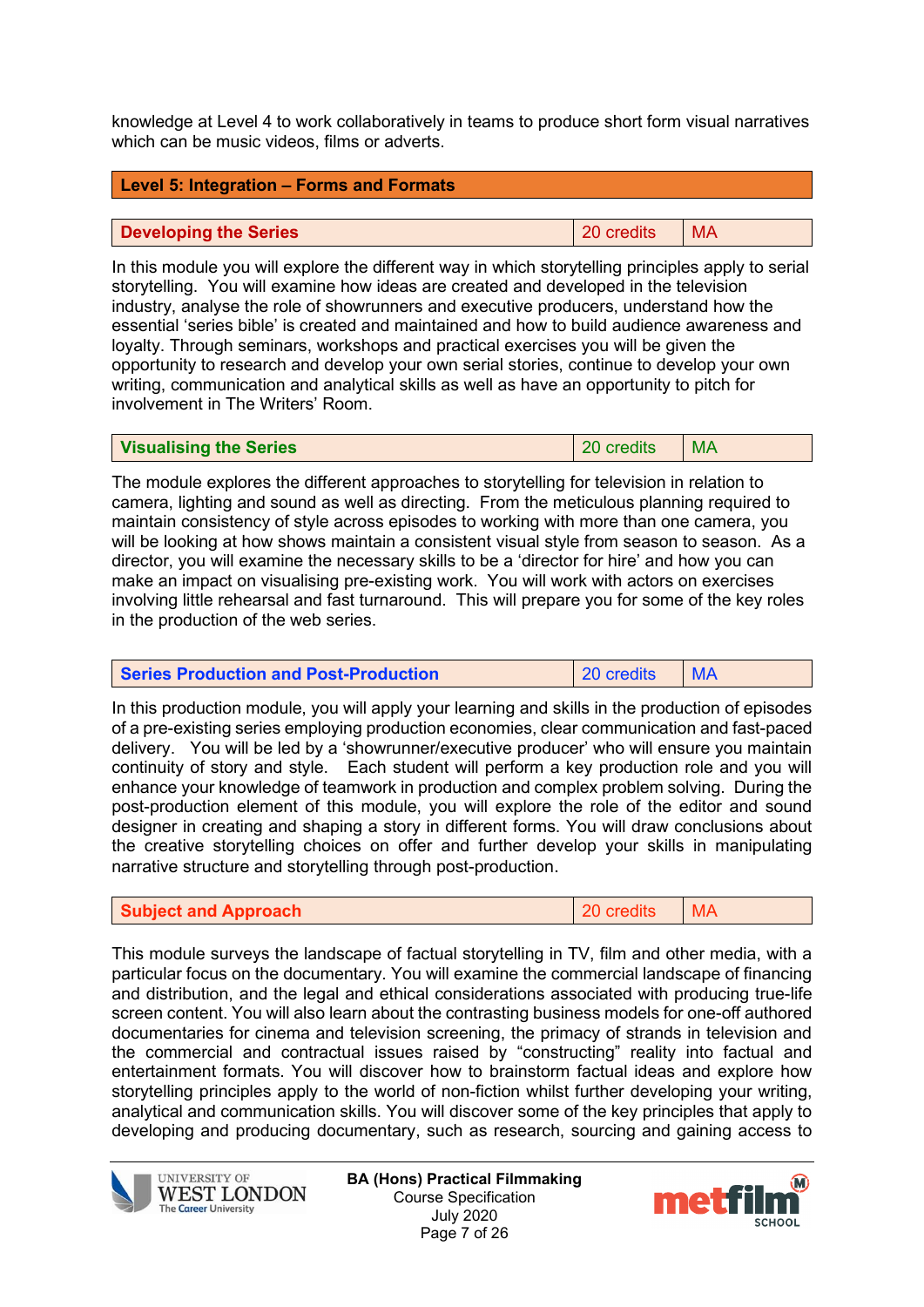contributors, and the fundamentals of scheduling and budgeting. You will explore these principles within the context of current social, political, economic, cultural and environmental issues. You will do all this whilst researching and developing your own factual screen stories.

#### **Real Life On Screen <b>Contact Contact Contact Contact Contact Contact Contact Contact Contact Contact Contact Contact Contact Contact Contact Contact Contact Contact Contact Contact Contact Contact Contact Contact Contact**

In this module, you will focus on how the factual director and their team approach the telling of a non-fiction story, with a particular emphasis on the use of image and sound. You will be exploring the different approaches directors might take when creating a non-fiction project, beginning with an understanding of interview techniques – both the preparation and execution – and how to light and film a formal interview. You will research and interview a 'real' character and examine how to present them using the various conventions, practices and processes of factual filmmaking. In doing so, you will advance your understanding of how to interpret 'character' and 'truth' in a factual context. You will also examine other key concepts around the visualisation of a documentary or non-fiction narrative, from observational sequences and filming in an unpredictable environment, to how to collaborate in smaller teams when trying to capture 'real life'. Principles of visual metaphor, use of archive, and how to work with sound in the context of narration and voice-over will also be explored.

| <b>Documentary Production and Post-Production</b> | 20 credits | $\mathsf{I}$ MA |
|---------------------------------------------------|------------|-----------------|
|---------------------------------------------------|------------|-----------------|

In this module you will explore similarities and key differences between the execution of a documentary production and a fiction one, such as the use of smaller teams and hybrid roles, with a strong emphasis on production management in the world of documentary. You will put into practice the principles learned by creating an original documentary production, collaborating with others to film it and participating in either an originating or crew capacity. You will analyse your own place within the screen industries and how to develop your careers in factual film and programme making. You will also further develop your understanding of the legal and ethical implications of producing true-life screen content, as well as its context within the wider landscape of the factual business. During the post production element of this module, you will explore the role of the editor and sound designer in creating and shaping a story in different forms. You will draw conclusions about the creative storytelling choices on offer and further develop your skills in manipulating narrative structure and storytelling through post-production.

| Level 6: Synthesis - Creative Practice |            |          |
|----------------------------------------|------------|----------|
|                                        |            |          |
| <b>Screenwriting (optional)</b>        | 20 credits | MA60121E |

This module explores long-form storytelling and the various practical and professional requirements for screenwriters in today's creative industries. You will analyse and explore contemporary screenwriting theory and practice, and discuss the role of the screenwriter in today's screen industries looking at industry script reports, screenwriting competitions and agents. You will develop and pitch your own feature film idea as well as having the opportunity to pitch an idea for the long form collaborative productions.

| MA60122E<br>20 credits<br>Directing (optional) |
|------------------------------------------------|
|------------------------------------------------|

This module synthesises your knowledge of directing and offers an opportunity to test your directing skills in a more professional context. You will explore the role of the director in the  $21<sup>st</sup>$  century and analyse the skills you need to become a multiskilled director working across platforms.  As well as examining the interdisciplinary skills particular to the directorial



**BA (Hons) Practical Filmmaking** Course Specification July 2020 Page 8 of 26

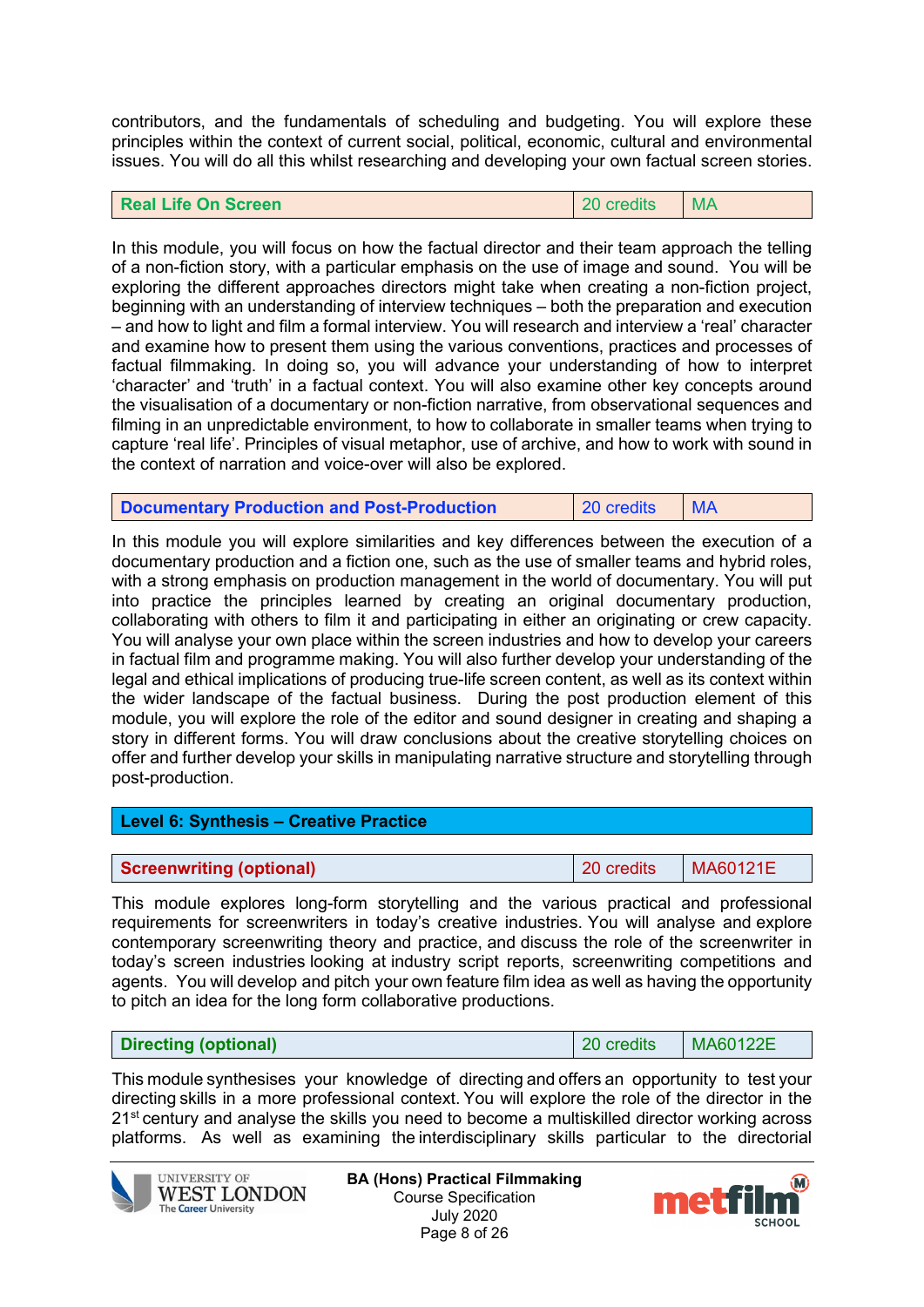role across forms, you will advance your skills in working with actors, create more sophisticated filmed performances using visual storytelling and explore your own creative and artistic vision through the exploration of alternative art forms. 

|  | <b>Cinematography (optional)</b> |  |
|--|----------------------------------|--|
|  |                                  |  |

**Cinematography (optional)** 20 credits MA60128O

In this module you will explore more specialist cinematography techniques and practices as well as the roles and responsibilities of a professional camera and lighting team. Using advanced skills and techniques, you will develop your ability to control the creative process to enable you to synthesise form and content into an appropriate and distinctive visual style. You will further your understanding of the hierarchy of the camera team and practice that knowledge in more advanced exercises in preparation for the long form productions.

| <b>Post-Production III (optional)</b> | 20 credits | MA60123E |
|---------------------------------------|------------|----------|
|---------------------------------------|------------|----------|

You will explore post production practices and techniques in greater depth while also understanding the editing processes in long form production.  You will apply your knowledge and understanding to critically assess the various workflow challenges of long form programming, understand the different roles and responsibilities within an editing team, whilst evaluating the creative and technical choices available during the stages of postproduction, including online/offline editing, colour grading, sound design and delivery methods. 

| <b>Producing (optional)</b> | 20 credits   MA601720 |  |
|-----------------------------|-----------------------|--|

This module covers the key organisational principles and knowledge that inform the role of producing and production management in today's screen industries. Through seminars, case studies and workshops the module will cover topics including the role of the producer and other members of production teams; business planning, project management and commercial decision-making, development and financing, scheduling, budgeting and production, production finance, working with talent and marketing and distribution.

| 20 credits<br><b>Long Form Production</b> |
|-------------------------------------------|
|-------------------------------------------|

You will critically analyse all aspects of long form production models, taking ideas from concept through development and financing to marketing and distribution, including film festivals and alternative distribution methods for film productions.  You will explore the production management requirements of the longer form production and develop your understanding of all crew roles from sound mixer to script supervisor. You will have the opportunity to pitch for key heads of department roles and then practice all this knowledge and understanding in producing long form collaborative productions.

| <b>Creative Development</b> | 20 credits | MA60124E |
|-----------------------------|------------|----------|
|-----------------------------|------------|----------|

This module gives you the opportunity to understand your own position in relation to the screen industries, set achievable career goals, research opportunities in the workplace and create online profiles. You will enhance your understanding of creative freelance management and business skills and look at how to write job applications, CV's and utilise your skill set to the best effect. This knowledge and understanding feeds into your choice of graduation project, focusing the type of production and the role you take and helping to advance your careers in the most effective way.  



**BA (Hons) Practical Filmmaking** Course Specification July 2020 Page 9 of 26

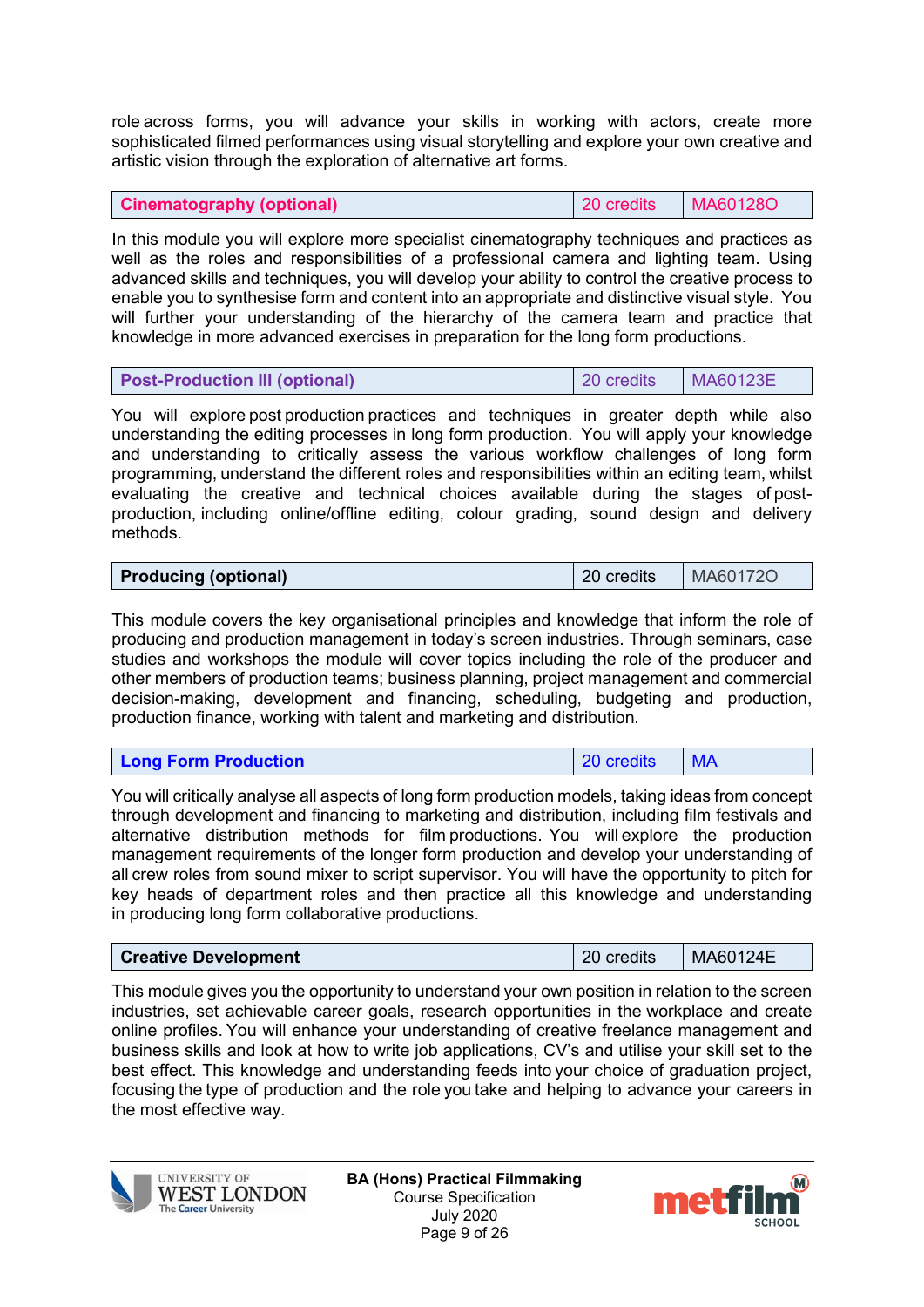| <b>Graduation Project</b> | $\vert$ 40 credits | MA60127O |
|---------------------------|--------------------|----------|
|---------------------------|--------------------|----------|

In this final module, you will demonstrate your knowledge and understanding of visual storytelling for the screen industries through a final graduation project. This module focuses on the development of that project, including the necessary research, concept development, project and distribution plan before leading individually or contributing meaningfully as part of a team in the production of a short film, feature film trailer, documentary, web-series or feature or television script. 

#### **7. Course Contact Hours** *how much time should I commit to this course?*

Learning hours are determined by credits. One credit is worth 10 learning hours, so a 20 credit module is 200 learning hours, a 30 credit module is 300 hours etc. This is the amount of time you should be prepared to commit to each module.

Learning hours are divided into: taught or 'contact' hours (i.e. the amount of time students spend in contact with academic staff, whether through face-to-face classes or online learning) and independent study (i.e. the amount of time students are expected to spend on their own study and assessment preparation). Some kinds of learning mix contact time and independent study, for instance presentations or workshops by invited experts, or sessions where you are working in groups on a project but can call on academic staff for advice or feedback on your work so far. You also have one-to-one time with academic staff in personal tutorials.

# **8. Academic Staff**

MetFilm School course leadership and tutors are comprised of industry practitioners and educators with award-winning experience across the disciplines of directing, screenwriting, producing, editing, post-production, visual effects and animation, distribution, marketing and sales. Members of the teaching team also hold individual membership in a variety of leading external organisations such as WGGB (Writers Guild of Great Britain), PACT (Producers Alliance for Cinema and Television), BFI (British Film Institute), BAFTA (British Academy of Film and Television Arts), GBCT (Guild of British Camera Technicians), BECTU (Broadcasting, Entertainment, Cinematography and Theatre Union), BSC (British Society of Cinematographers) and a network that includes production companies, talent agencies, and broadcasters. The majority of tutors hold a Bachelor's or Master's degree in relevant fields, have received various awards and critical acclaim for their work, and have at least 5 years' industry experience.

MetFilm School is committed to the professional development of teaching staff in accordance with the UK Professional Standards Framework. We support tutors in achieving fellowship of the Higher Education Academy (HEA) and encourage tutors to enrol on CPD, PGCE, and MA level programmes offered by the University of West London and other providers

#### **9. Course Learning Outcomes** *what can I expect to achieve on this course?*



**UNIVERSITY OF WEST LONDON** The Career University

**BA (Hons) Practical Filmmaking** Course Specification July 2020 Page 10 of 26

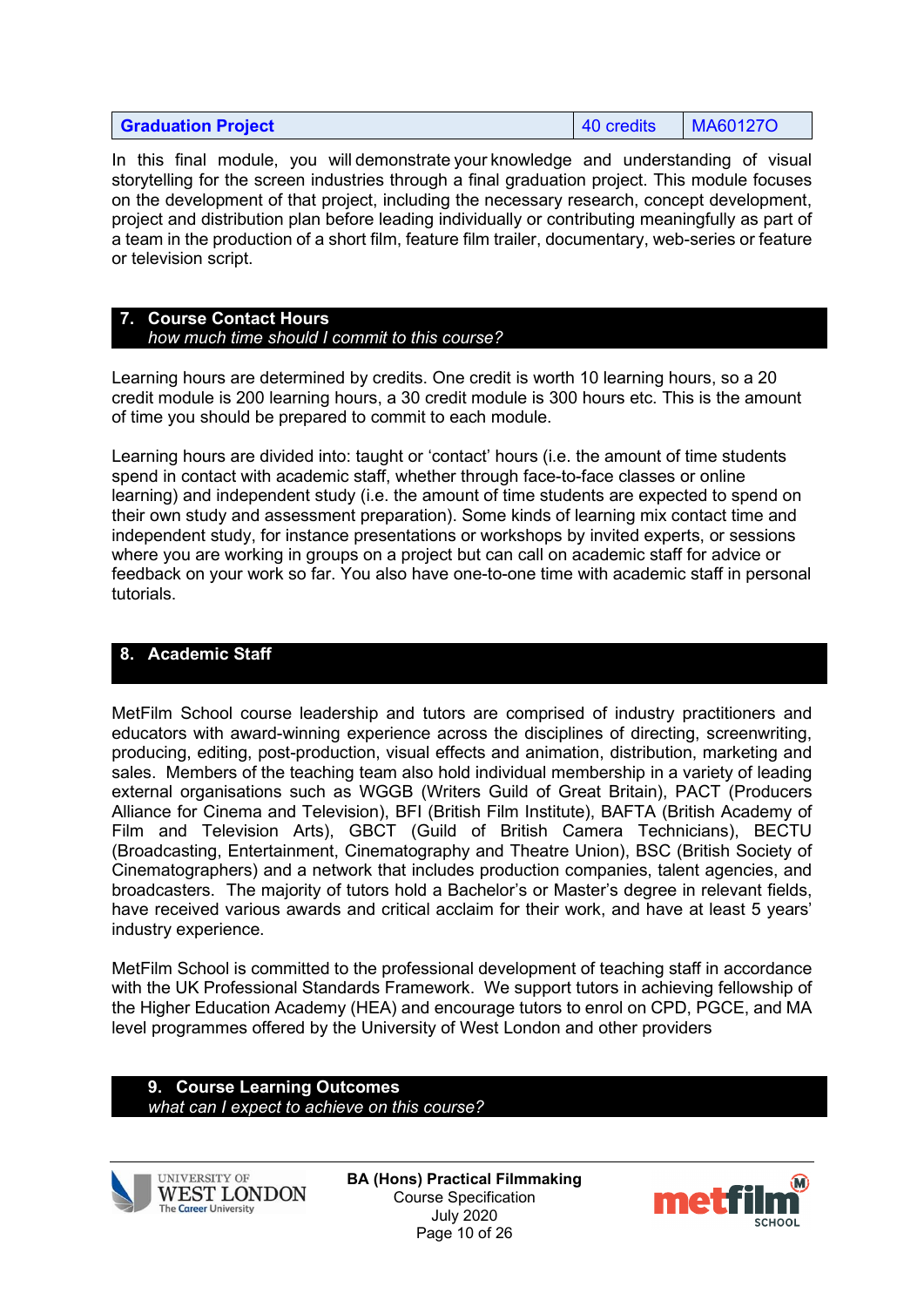## **Knowledge and Understanding**

| <b>Level 4</b>                                                                                                                                                                                                                                                                                                                                                                             | <b>Level 5</b>                                                                                                                                                                                                                                                                                                                                                                                                         | <b>Level 6</b>                                                                                                                                                                                                                                                                                                                                                                                                                                                                   |  |  |
|--------------------------------------------------------------------------------------------------------------------------------------------------------------------------------------------------------------------------------------------------------------------------------------------------------------------------------------------------------------------------------------------|------------------------------------------------------------------------------------------------------------------------------------------------------------------------------------------------------------------------------------------------------------------------------------------------------------------------------------------------------------------------------------------------------------------------|----------------------------------------------------------------------------------------------------------------------------------------------------------------------------------------------------------------------------------------------------------------------------------------------------------------------------------------------------------------------------------------------------------------------------------------------------------------------------------|--|--|
| 1.<br>Develop awareness of<br>contemporary industry<br>practice in all its<br>manifestations,<br>recognising how the<br>roles involved in<br>production and<br>distribution impact on<br>their work<br>Develop awareness of<br>2.<br>the theoretical<br>frameworks and<br>contemporary cultural,<br>political and ethical<br>perspectives relevant to<br>the production of screen<br>media | Demonstrate<br>$\mathbf{1}$<br>competence in<br>contemporary industry<br>practice in all its<br>manifestations,<br>recognising how the<br>roles involved in<br>production and<br>distribution impact on<br>their work<br>2.<br>Demonstrate critical<br>awareness of the<br>theoretical frameworks<br>and contemporary<br>cultural, political and<br>ethical perspectives<br>relevant to their<br>particular discipline | Engage critically with<br>1.<br>contemporary industry<br>practice in all its<br>manifestations,<br>recognising how<br>considerations of<br>business and<br>exploitation impact on<br>production, and how<br>different disciplines and<br>roles relate to one<br>another<br>2.<br>Apply an active and<br>informed knowledge of<br>the theoretical<br>frameworks and<br>contemporary cultural,<br>political and ethical<br>perspectives relevant to<br>their particular discipline |  |  |
| <b>Relevant Modules</b>                                                                                                                                                                                                                                                                                                                                                                    | <b>Relevant Modules</b>                                                                                                                                                                                                                                                                                                                                                                                                | <b>Relevant Modules</b>                                                                                                                                                                                                                                                                                                                                                                                                                                                          |  |  |
| Ideas & Story I<br>$\circ$                                                                                                                                                                                                                                                                                                                                                                 | Developing the Series<br>$\circ$                                                                                                                                                                                                                                                                                                                                                                                       | Screenwriting<br>$\circ$                                                                                                                                                                                                                                                                                                                                                                                                                                                         |  |  |
| Character &<br>$\Omega$                                                                                                                                                                                                                                                                                                                                                                    | <b>Visualising the Series</b><br>$\circ$                                                                                                                                                                                                                                                                                                                                                                               | Cinematography<br>$\circ$                                                                                                                                                                                                                                                                                                                                                                                                                                                        |  |  |
| Performance I                                                                                                                                                                                                                                                                                                                                                                              | Series Production &<br>$\Omega$                                                                                                                                                                                                                                                                                                                                                                                        | <b>Directing</b><br>$\circ$                                                                                                                                                                                                                                                                                                                                                                                                                                                      |  |  |
| Image and Sound<br>$\circ$                                                                                                                                                                                                                                                                                                                                                                 | Post-Production                                                                                                                                                                                                                                                                                                                                                                                                        | <b>Post-Production III</b><br>$\circ$                                                                                                                                                                                                                                                                                                                                                                                                                                            |  |  |
| Post-Production I<br>$\circ$                                                                                                                                                                                                                                                                                                                                                               | <b>Documentary Production</b><br>$\circ$                                                                                                                                                                                                                                                                                                                                                                               | Producing<br>$\circ$                                                                                                                                                                                                                                                                                                                                                                                                                                                             |  |  |
| <b>Production Skills</b><br>$\Omega$                                                                                                                                                                                                                                                                                                                                                       | & Post-Production                                                                                                                                                                                                                                                                                                                                                                                                      | Long Form Acting<br>$\Omega$                                                                                                                                                                                                                                                                                                                                                                                                                                                     |  |  |
| <b>Short Form Production</b><br>$\Omega$                                                                                                                                                                                                                                                                                                                                                   | Subject & Approach<br>$\circ$                                                                                                                                                                                                                                                                                                                                                                                          | <b>Creative Development</b><br>$\Omega$                                                                                                                                                                                                                                                                                                                                                                                                                                          |  |  |
|                                                                                                                                                                                                                                                                                                                                                                                            | <b>Real Life On Screen</b><br>$\circ$                                                                                                                                                                                                                                                                                                                                                                                  | <b>Graduation Project</b><br>$\circ$                                                                                                                                                                                                                                                                                                                                                                                                                                             |  |  |

## **Intellectual skills**

| <b>Level 4</b> |                                                                                                                     |  | <b>Level 5</b>                                                                                                                                    | <b>Level 6</b> |                                                                                                                              |  |
|----------------|---------------------------------------------------------------------------------------------------------------------|--|---------------------------------------------------------------------------------------------------------------------------------------------------|----------------|------------------------------------------------------------------------------------------------------------------------------|--|
| creating an    | Demonstrate skills of<br>critical awareness,<br>understanding of the<br>relationship between<br>theory and practice |  | Improve practice through<br>critical awareness and<br>analysis, further clarifying<br>the relationship between<br>theory and practice             | 1.             | Enhance practice<br>through ongoing critical<br>awareness and<br>analysis, developing a<br>sustained<br>understanding of the |  |
| $2_{-}$        | Develop skills to<br>communicate and deliver<br>creative ideas in the<br>appropriate format both                    |  | Develop, communicate<br>and deliver creative<br>ideas, both working<br>alone and collaboratively<br>as part of a team,<br>displaying awareness of | 2.             | relationship between<br>theory and practice<br>Develop, communicate<br>and deliver creative<br>ideas, both working           |  |



**BA (Hons) Practical Filmmaking** Course Specification July 2020 Page 11 of 26

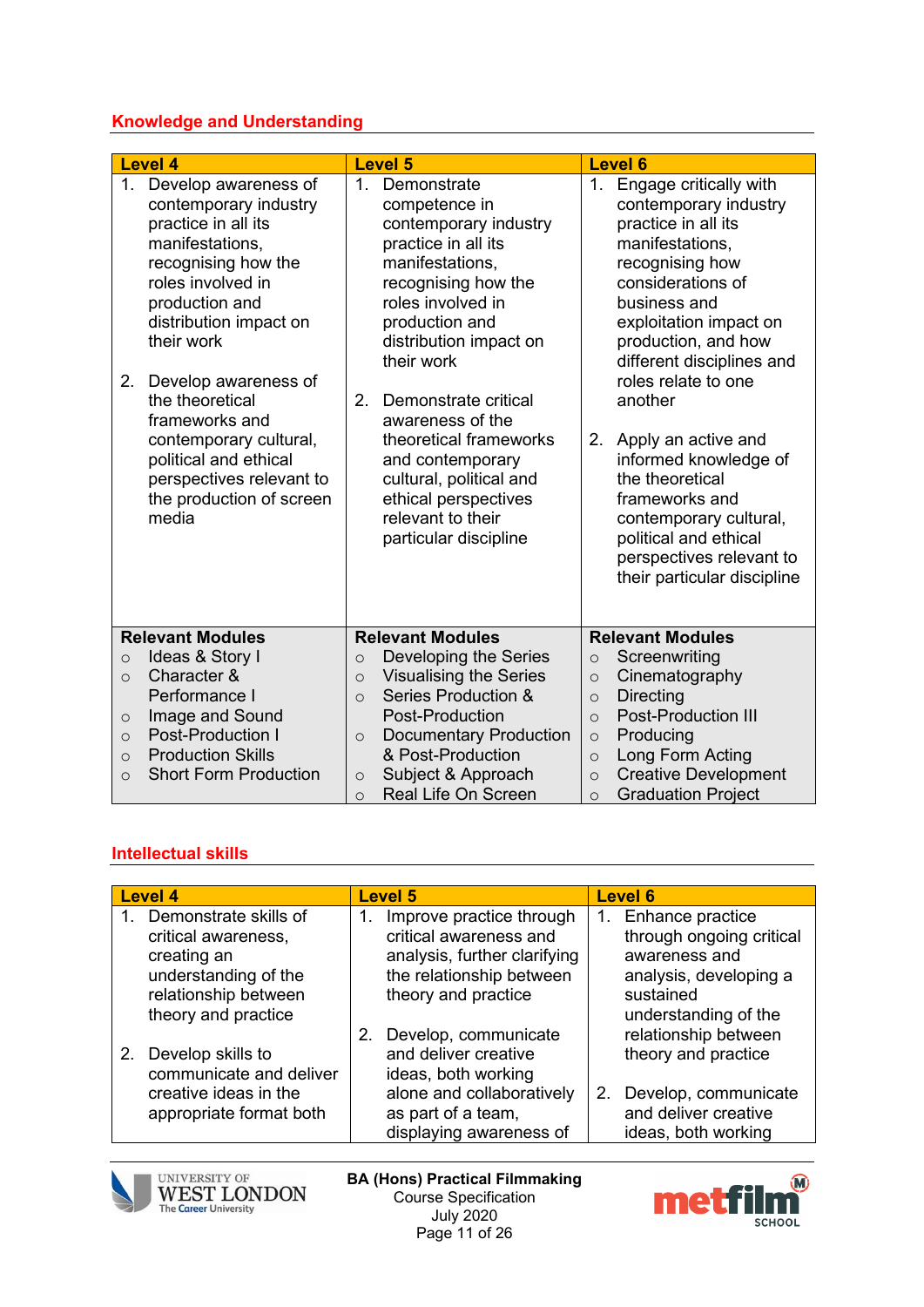| individually and in                      | the ethical implications of                          | alone and                                                           |
|------------------------------------------|------------------------------------------------------|---------------------------------------------------------------------|
| collaboration with others                | screen production and                                | collaboratively as part                                             |
|                                          | working practice                                     | of a team, displaying a                                             |
| 3.<br>Demonstrate awareness              |                                                      | sustained awareness of                                              |
| of appropriate research                  | 3.<br>Display appropriate                            | the ethical implications                                            |
| skills and how to apply                  | research skills towards                              | of screen production                                                |
| them to your work                        | the development of                                   | and working practice                                                |
|                                          | screen projects, from                                |                                                                     |
|                                          | initial idea through to                              | 3.<br>Apply a range of                                              |
|                                          | completed artefact.                                  | research skills in the                                              |
|                                          |                                                      | development of screen                                               |
|                                          |                                                      | projects, from initial                                              |
|                                          |                                                      | idea through to                                                     |
|                                          |                                                      | completed artefact.                                                 |
| <b>Relevant Modules</b>                  | <b>Relevant Modules</b>                              | <b>Relevant Modules</b>                                             |
| Ideas & Story I<br>$\circ$               | Developing the Series<br>$\circ$                     | Screenwriting<br>$\circ$                                            |
| Character &<br>$\Omega$                  | <b>Visualising the Series</b><br>$\circ$             | Cinematography<br>$\circ$                                           |
| Performance I                            | Series Production and<br>$\Omega$                    | <b>Directing</b><br>$\circ$                                         |
| Image and Sound<br>$\circ$               |                                                      |                                                                     |
|                                          | Post-Production                                      | <b>Post-Production III</b><br>$\circ$                               |
| <b>Post-Production I</b><br>$\Omega$     | <b>Documentary Production</b><br>$\circ$             | Producing<br>$\circ$                                                |
| <b>Production Skills</b><br>$\Omega$     | and Post-Production                                  | Long Form Production<br>$\Omega$                                    |
| <b>Short Form Production</b><br>$\Omega$ | Subject & Approach<br>$\circ$<br>Real Life On Screen | <b>Creative Development</b><br>$\circ$<br><b>Graduation Project</b> |

## **Subject practical skills**

|    | <b>Level 4</b>                                                                                                                                                                                                                                                                                |          | <b>Level 5</b>                                                                                                                                                                                                                                                                                                                    |    | <b>Level 6</b>                                                                                                                                                                                                                                                                                             |  |  |
|----|-----------------------------------------------------------------------------------------------------------------------------------------------------------------------------------------------------------------------------------------------------------------------------------------------|----------|-----------------------------------------------------------------------------------------------------------------------------------------------------------------------------------------------------------------------------------------------------------------------------------------------------------------------------------|----|------------------------------------------------------------------------------------------------------------------------------------------------------------------------------------------------------------------------------------------------------------------------------------------------------------|--|--|
| 1. | Develop technical skills<br>in all aspects of<br>production and<br>postproduction for film<br>and related media                                                                                                                                                                               | 1.<br>2. | Display technical skills in<br>all aspects of production<br>and postproduction for<br>film and related media<br>Apply knowledge, skills                                                                                                                                                                                           | 1. | Display technical<br>assurance in all aspects<br>of production and<br>postproduction for film<br>and related media                                                                                                                                                                                         |  |  |
| 2. | Develop basic<br>knowledge, skills and<br>understanding of all<br>aspects of production for<br>screen content applied to<br>the creation of completed<br>artefacts, with a<br>competent handling of<br>tools and techniques<br>consistently and ethically<br>delivered using best<br>practice | 3.       | and understanding of all<br>aspects of production for<br>screen content, which is<br>applied in the creation of<br>completed artefacts, with<br>a handling of tools and<br>techniques consistently<br>and ethically delivered<br>using best practice to a<br>high standard and with<br>increasing autonomy<br>Recommend and apply | 2. | Synthesise knowledge,<br>skills and<br>understanding of<br>increasingly complex<br>aspects of production<br>for screen content in<br>the creation of<br>completed artefacts,<br>with an assured<br>handling of tools and<br>techniques consistently<br>and ethically delivered<br>using best practice to a |  |  |
| 3. | Demonstrate an<br>awareness of key<br>storytelling techniques as                                                                                                                                                                                                                              |          | key storytelling<br>techniques to various<br>aesthetics and diverse<br>forms of screen content,                                                                                                                                                                                                                                   |    | standard<br>commensurate with<br>professional work                                                                                                                                                                                                                                                         |  |  |



**BA (Hons) Practical Filmmaking** Course Specification July 2020 Page 12 of 26

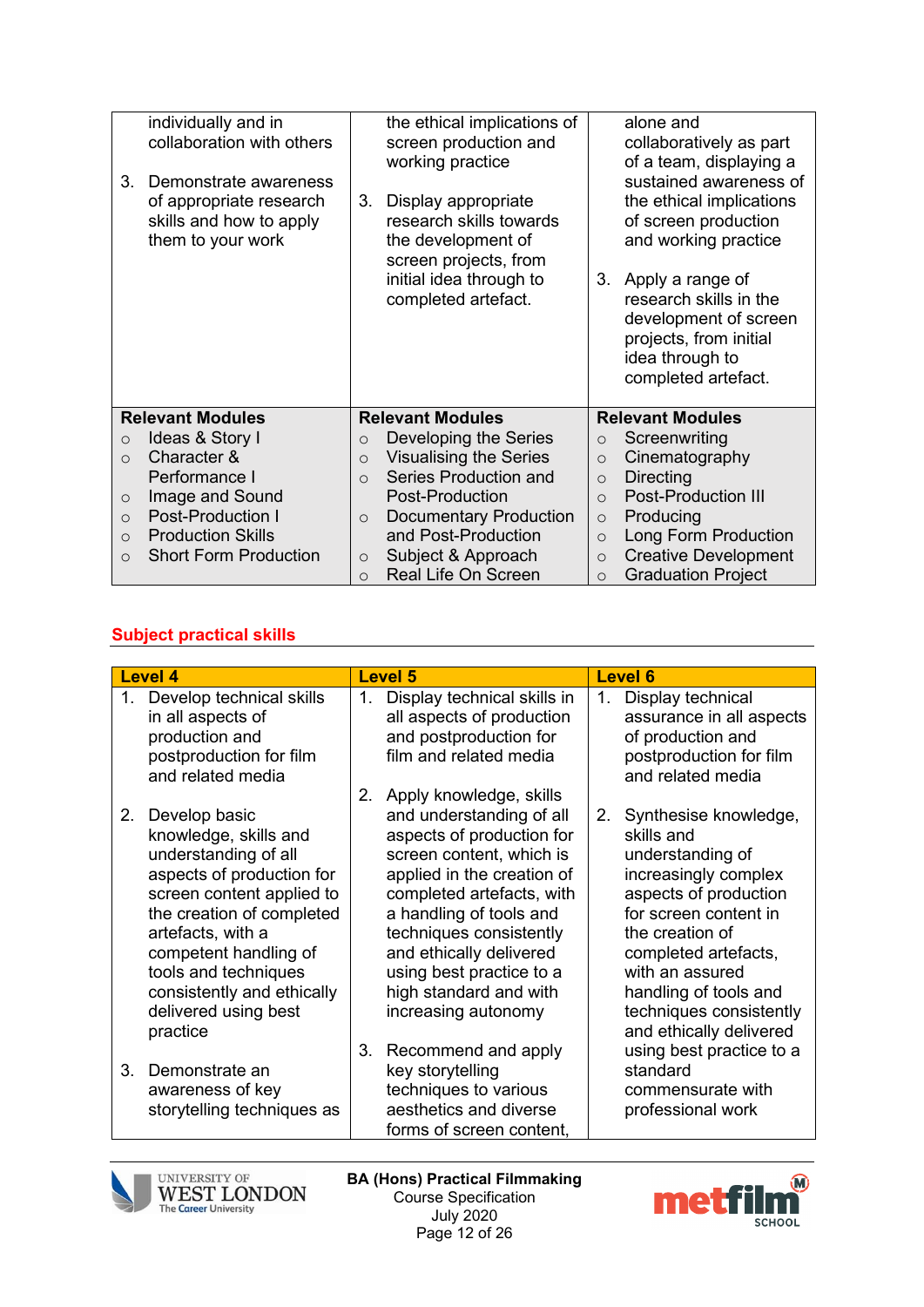| they apply to a diverse<br>range of screen content | displaying competency in<br>use of technique,<br>practice. | 3.<br>Apply complex<br>storytelling techniques<br>to diverse forms of<br>screen content<br>displaying distinctive<br>use of aesthetics.<br>technique and practice |  |  |
|----------------------------------------------------|------------------------------------------------------------|-------------------------------------------------------------------------------------------------------------------------------------------------------------------|--|--|
| <b>Relevant Modules</b>                            | <b>Relevant Modules</b>                                    | <b>Relevant Modules</b>                                                                                                                                           |  |  |
| Ideas & Story I<br>$\circ$                         | Developing the Series<br>$\circ$                           | Screenwriting<br>$\circ$                                                                                                                                          |  |  |
| Character and<br>$\bigcirc$                        | <b>Visualising the Series</b><br>$\circ$                   | Cinematography<br>$\circ$                                                                                                                                         |  |  |
| Performance I                                      | Series Production and<br>$\cap$                            | Directing<br>$\Omega$                                                                                                                                             |  |  |
| Image and Sound<br>$\circ$                         | Post-Production                                            | <b>Post-Production III</b><br>$\Omega$                                                                                                                            |  |  |
| <b>Post-Production I</b><br>$\Omega$               | <b>Documentary Production</b><br>$\circ$                   | Producing<br>$\Omega$                                                                                                                                             |  |  |
| <b>Production Skills</b><br>$\bigcirc$             | and Post-Production                                        | Long Form Production<br>$\Omega$                                                                                                                                  |  |  |
| <b>Short Form Production</b><br>$\Omega$           | Subject & Approach<br>$\circ$                              | <b>Creative Development</b><br>$\Omega$                                                                                                                           |  |  |
|                                                    |                                                            |                                                                                                                                                                   |  |  |

# **Transferable skills**

| <b>Level 4</b>                                                                                                                                                                                                                      | <b>Level 5</b>                                                                                                                                                                                                                           | <b>Level 6</b>                                                                                                                                                                                                                          |  |  |
|-------------------------------------------------------------------------------------------------------------------------------------------------------------------------------------------------------------------------------------|------------------------------------------------------------------------------------------------------------------------------------------------------------------------------------------------------------------------------------------|-----------------------------------------------------------------------------------------------------------------------------------------------------------------------------------------------------------------------------------------|--|--|
| Demonstrate a degree of<br>1.<br>professional practice as<br>evidenced by<br>attendance,<br>engagement, punctuality<br>and fulfilment of<br>obligations to fellow<br>students<br>2.<br>Communicate effectively                      | Demonstrate a high<br>1.<br>degree of professional<br>practice as evidenced by<br>attendance, engagement<br>punctuality and fulfilment<br>of obligations to fellow<br>students<br>2.<br>Communicate effectively<br>in written and verbal | 1.<br>Demonstrate a<br>consistently high<br>degree of professional<br>practice as evidenced<br>by attendance,<br>engagement,<br>punctuality and<br>fulfilment of obligations<br>to fellow students                                      |  |  |
| in written and verbal<br>form, demonstrate the<br>ability to express and<br>convey ideas with clarity,<br>think critically, and give<br>and receive constructive<br>feedback                                                        | form, summarise, and<br>compare ideas with<br>clarity, think critically,<br>and give and receive<br>constructive feedback<br>Apply competent skills<br>3.<br>and ability to manage,                                                      | 2 <sub>1</sub><br>Communicate<br>effectively by enabling<br>understanding and<br>engagement in various<br>forms, demonstrating<br>the ability to express<br>and convey ideas with<br>clarity, think critically,<br>and give and receive |  |  |
| 3.<br>Demonstrate ability to<br>manage, prepare, and<br>organise personal<br>projects and motivate<br>and mobilise others in<br>the successful execution<br>of said project or projects<br>within constraints of time<br>and budget | prepare, and organise<br>personal projects and<br>motivate and mobilise<br>others in the successful<br>execution of said project<br>or projects within<br>constraints of time and<br>budget                                              | constructive feedback<br>3.<br>Expand skills and work<br>with high degree of<br>autonomy to manage,<br>prepare, and organise<br>personal projects and<br>motivate and mobilise<br>others in the successful                              |  |  |
|                                                                                                                                                                                                                                     | Apply initiative and<br>4.<br>autonomy to analyse and                                                                                                                                                                                    | execution of said<br>project or projects                                                                                                                                                                                                |  |  |



**BA (Hons) Practical Filmmaking** Course Specification July 2020 Page 13 of 26

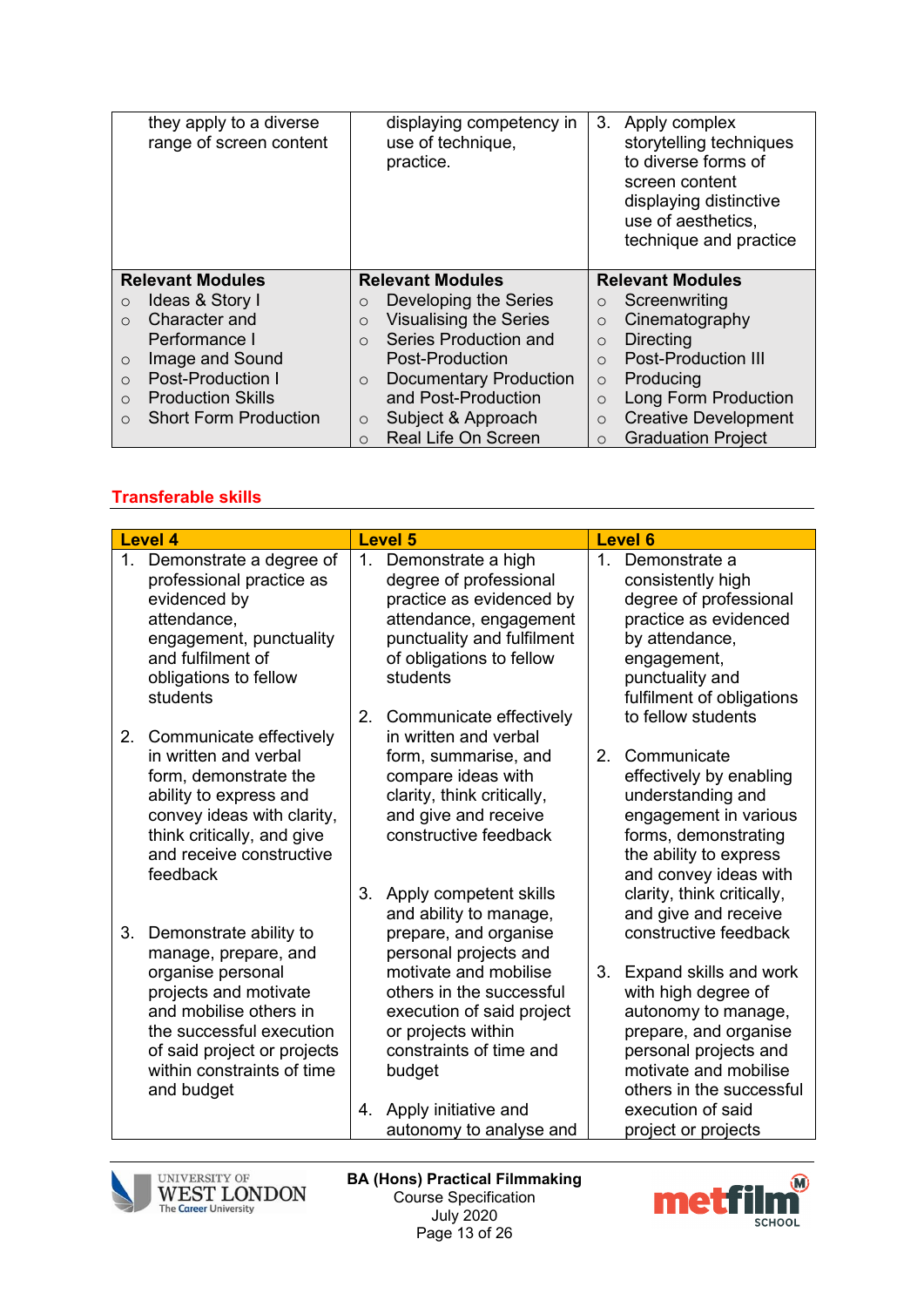| 4<br>Demonstrate initiative to<br>analyse and resolve<br>problems appropriately<br>and effectively, putting<br>solutions into action, and<br>fully utilising the<br>resources and<br>information available |          | resolve problems<br>appropriately and<br>effectively, putting<br>solutions into action, and<br>4.<br>fully utilising the<br>resources and<br>information available |          | within constraints of<br>time and budget<br>Display sustained<br>initiative to analyse and<br>resolve complex<br>problems appropriately<br>and effectively, putting<br>solutions into action,<br>and fully utilising the<br>resources and<br>information available |
|------------------------------------------------------------------------------------------------------------------------------------------------------------------------------------------------------------|----------|--------------------------------------------------------------------------------------------------------------------------------------------------------------------|----------|--------------------------------------------------------------------------------------------------------------------------------------------------------------------------------------------------------------------------------------------------------------------|
| <b>Relevant Modules</b>                                                                                                                                                                                    |          | <b>Relevant Modules</b>                                                                                                                                            |          | <b>Relevant Modules</b>                                                                                                                                                                                                                                            |
| Ideas & Story I<br>$\circ$                                                                                                                                                                                 | $\circ$  | Developing the Series                                                                                                                                              | $\circ$  | Screenwriting                                                                                                                                                                                                                                                      |
| Character and<br>$\Omega$                                                                                                                                                                                  | $\circ$  | <b>Visualising the Series</b>                                                                                                                                      | $\circ$  | Cinematography                                                                                                                                                                                                                                                     |
| Performance I                                                                                                                                                                                              | $\Omega$ | Series Production and                                                                                                                                              | $\circ$  | <b>Directing</b>                                                                                                                                                                                                                                                   |
| Image and Sound<br>$\circ$                                                                                                                                                                                 |          | Post-Production                                                                                                                                                    | $\Omega$ | <b>Post-Production III</b>                                                                                                                                                                                                                                         |
| <b>Post-Production I</b><br>$\Omega$                                                                                                                                                                       | $\circ$  | <b>Documentary Production</b>                                                                                                                                      | $\circ$  | Producing                                                                                                                                                                                                                                                          |
| <b>Production Skills</b><br>$\circ$                                                                                                                                                                        |          | and Post-Production                                                                                                                                                | $\circ$  | <b>Long Form Production</b>                                                                                                                                                                                                                                        |
| <b>Short Form Production</b><br>$\Omega$                                                                                                                                                                   | $\circ$  | Subject & Approach                                                                                                                                                 | $\circ$  | <b>Creative Development</b>                                                                                                                                                                                                                                        |
|                                                                                                                                                                                                            | $\Omega$ | Real Life On Screen                                                                                                                                                | $\circ$  | <b>Graduation Project</b>                                                                                                                                                                                                                                          |

#### **10. Learning, Teaching and Assessment Strategies** *how will I learn, how will my learning be assessed, and why are these the most appropriate methods?*

MetFilm School is committed to providing quality education and practical training in the film, television and related creative industries to an internationally diverse student population with an emphasis on student achievement, practical learning, industry-relevant professionalism, ethical practice, inclusivity, diversity and collaboration.

MetFilm's School's mission statement: *Educational Excellence and Deep Links to Industry* is supported by the core values of the Learning, Teaching and Assessment Policy which are:

- o Increase student engagement and learning opportunities
- $\circ$  Promote a variety of learning and teaching methods to reflect all types of student learners including active teaching
- o Raise the level and standard of student progression and achievement
- o Maintain high quality practice in learning and teaching
- $\circ$  Enable good teaching and assessment practice to be shared across the School
- $\circ$  Ensure diversity and equality are present in all aspects of learning and teaching
- o Professional development of staff

#### **How students will learn**

MetFilm School believes that through a process of *reflective practice and learning*, you will be able to demonstrate an understanding of the key concepts of performance for the screen through the creative application of the latest screen industry skills. MetFilm School applies the "do, review, learn, apply" modification to Kolb's (Kolb, D.A. 1984) model of experiential learning to recognise that knowledge can be applied across a number of situations and to allow the linking of one learning cycle to another. This facilitates the scaffolding of experiential



**BA (Hons) Practical Filmmaking** Course Specification July 2020 Page 14 of 26

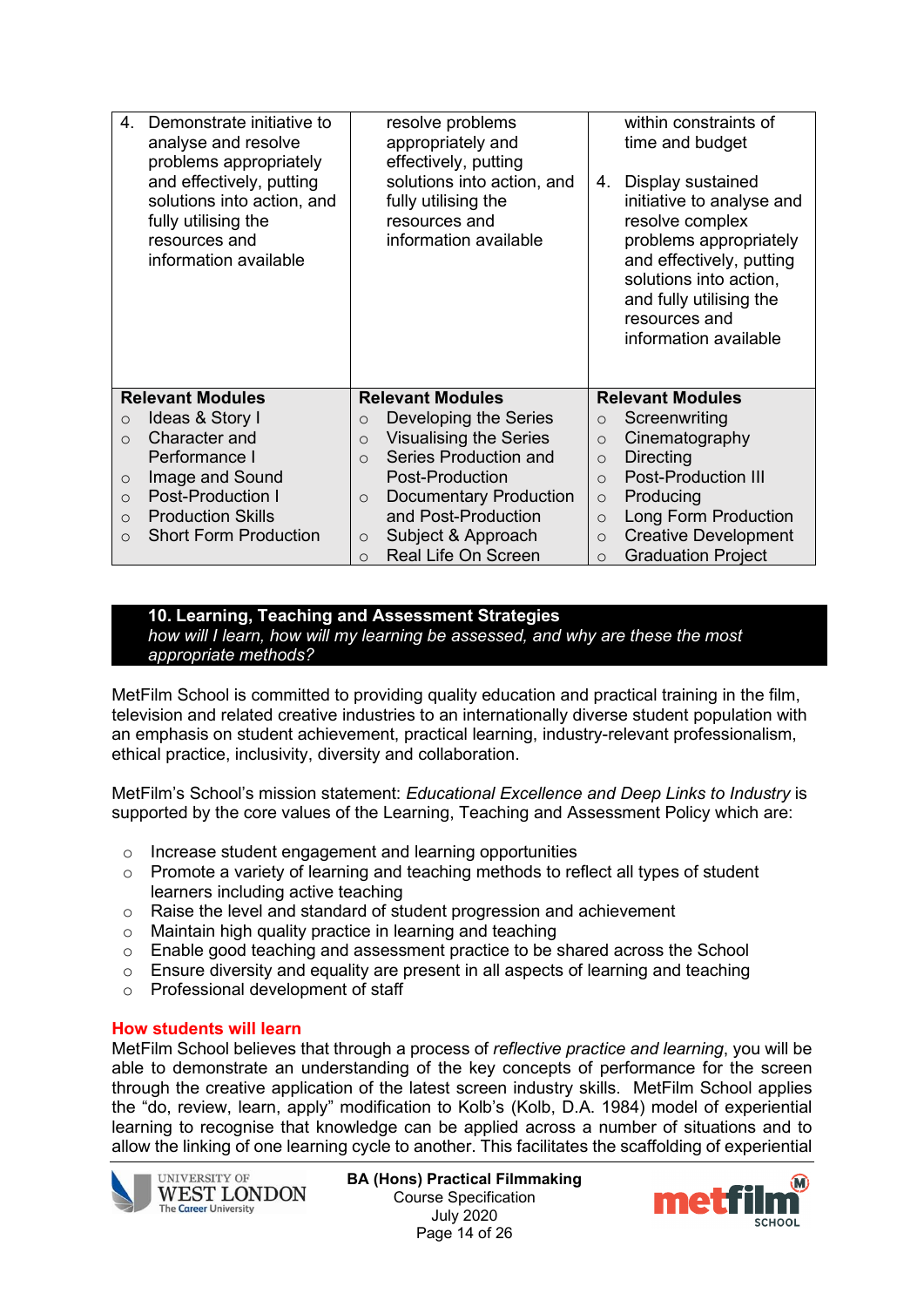learning across the curriculum. We encourage students and professionals from the screen industries to interact and learn from each other through practice and participation. This approach fosters your ability to reflect on your own learning and understand your own strengths and weaknesses.

### **Teaching Methodology**

MetFilm School utilises a wide range of teaching methods ensuring all students are engaged and can achieve the learning outcomes and the related assessment through the teaching. Our concept of '*Do, Reflect, Learn, Apply'* is realised in the way we teach, the majority of sessions are delivered as workshops or seminars which promote active participatory learning through discussions and practical exercises. These exercises are often designed as collaborative activities that encourage teamwork and communication skills in attempting to achieve collective goals.

Practical teaching is underpinned by theoretical frameworks and concepts which are integrated through the curriculum delivered through a mixture of screenings, lectures and seminars and which allow you to explore the relationship between theory, industry convention and practice. Student-led presentations and seminars allow you to remain active leaders and participators in your own learning and allow you to construct meaning through your activity.

Module study across the course involves a diverse range of teaching methods designed to suit a variety of learning types including:

- $\circ$  seminars in smaller groups
- o lectures
- o practical group work
- o virtual learning
- $\circ$  presentations pitching and auditions
- $\circ$  production work collaborating with other BA students on filmed work
- $\circ$  formative feedback through critiques / screening and reflective sessions to provide formative feedback and to develop presentation skills
- o peer review
- $\circ$  tutorials small group tutorials and 1:1's
- $\circ$  enhancement activities visiting speakers, masterclasses, industry activity outside of the course

Our lesson plans, curriculum and teaching resources will ensure content, materials and choices reflect the world we live in in relation to diversity and equality.

#### **How we assess**

We use a wide range of different types of assessment throughout your course which include portfolios, performance, research presentations, auditions, reflective work. The two types of assessment throughout the course are:

**Summative:** Summative assessment is designed to evaluate learning at the end of a module by comparing it against a defined benchmark. It is used to measure progress at each level and at Level 5 and Level 6 will contribute towards the final grade for your course. Feedback includes commentary and guidance and areas for improvement and is related to how successfully you have met the learning outcomes.

Examples of summative assessment on the course are:

- o Portfolios
- o Reflective Work
- o Filmed work



**BA (Hons) Practical Filmmaking** Course Specification July 2020 Page 15 of 26

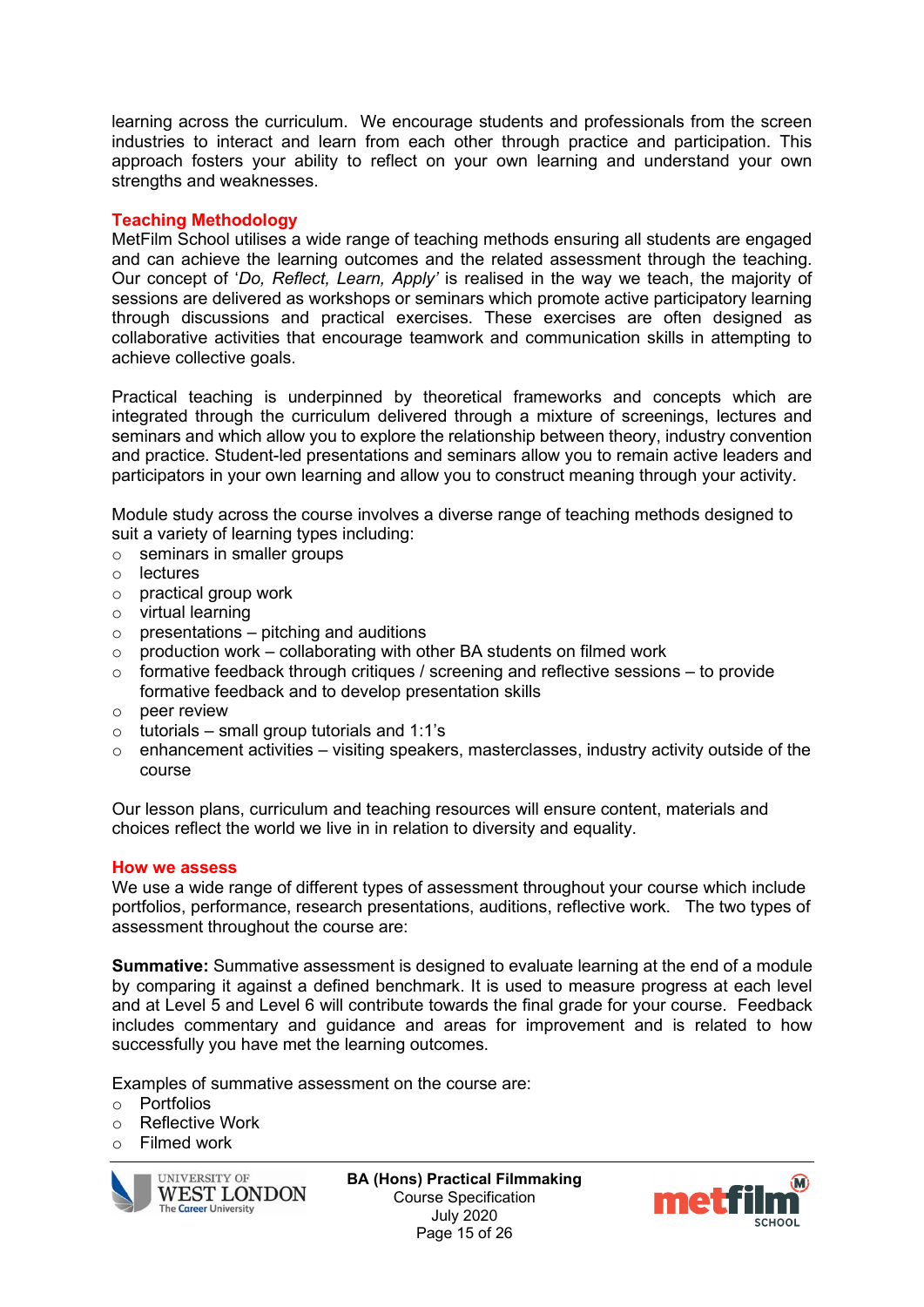- o Pitches
- o Research Presentations

Assessment activity often takes place in the classroom through the creation and development of practical work which is reviewed by peers and tutors in a formative setting through the module.

**Formative:** On-going formative assessment is designed to help monitor learning throughout the modules and provide feedback that enables you to improve your learning. It can take various forms and helps you identify strengths and weaknesses and address problems. Formative feedback can come from both tutors and fellow students and is a hugely important part of your learning journey.

Examples of formative assessment on the course are:

- o Screenings
- o Peer review
- o Tutorials
- o Mentoring

#### **Progression of assessment**

#### **Level 4: Foundation – Developing Concepts and Skills**

Level 4 offers a foundation in the key concepts and skills required in screen production. You will have guidance and support from tutors as you develop the skills necessary to develop your knowledge and critical evaluation of the screen industries. You are expected to use independent study time to develop and practice your skills further with set homework. There will be more intensive teaching hours in some modules and more guided support throughout the level allowing you to gain experience and knowledge working with your tutors closely.

During Level 4 and Level 5 of the course, scheduled review days take place on the final day of most modules which is a place for you to demonstrate your learning and how you are meeting the learning outcomes through assessment. You will then have an opportunity to gain formative peer and tutor feedback which informs any further revisions to the work before your final submission.

At Level 4, you will have one piece of summative assessment in every module as well as reading and viewing. You will be mainly summatively assessed on the preparation or evaluation of work for example a portfolio, critical analysis or a peer review. This puts the focus on the importance of process at Level 4 and not the end result which is fair and transparent and also a reflection of the importance of preparation and evaluation in the screen industries.

Students will enrol on the course with varying abilities and experience and so by mostly removing assessment of the artefact at Level 4, we can ensure a level playing field for all, giving everyone the same advantage and ability to succeed demonstrating our commitment to inclusivity.

#### **Level 5: Integration – Forms and Formats**

Level 5 allows you the opportunity to apply and integrate the knowledge and skills gained at Level 4 and take more responsibility for your learning journey. You will be provided with opportunities to extend your depth of learning underpinned by self and peer evaluation. You



**BA (Hons) Practical Filmmaking** Course Specification July 2020 Page 16 of 26

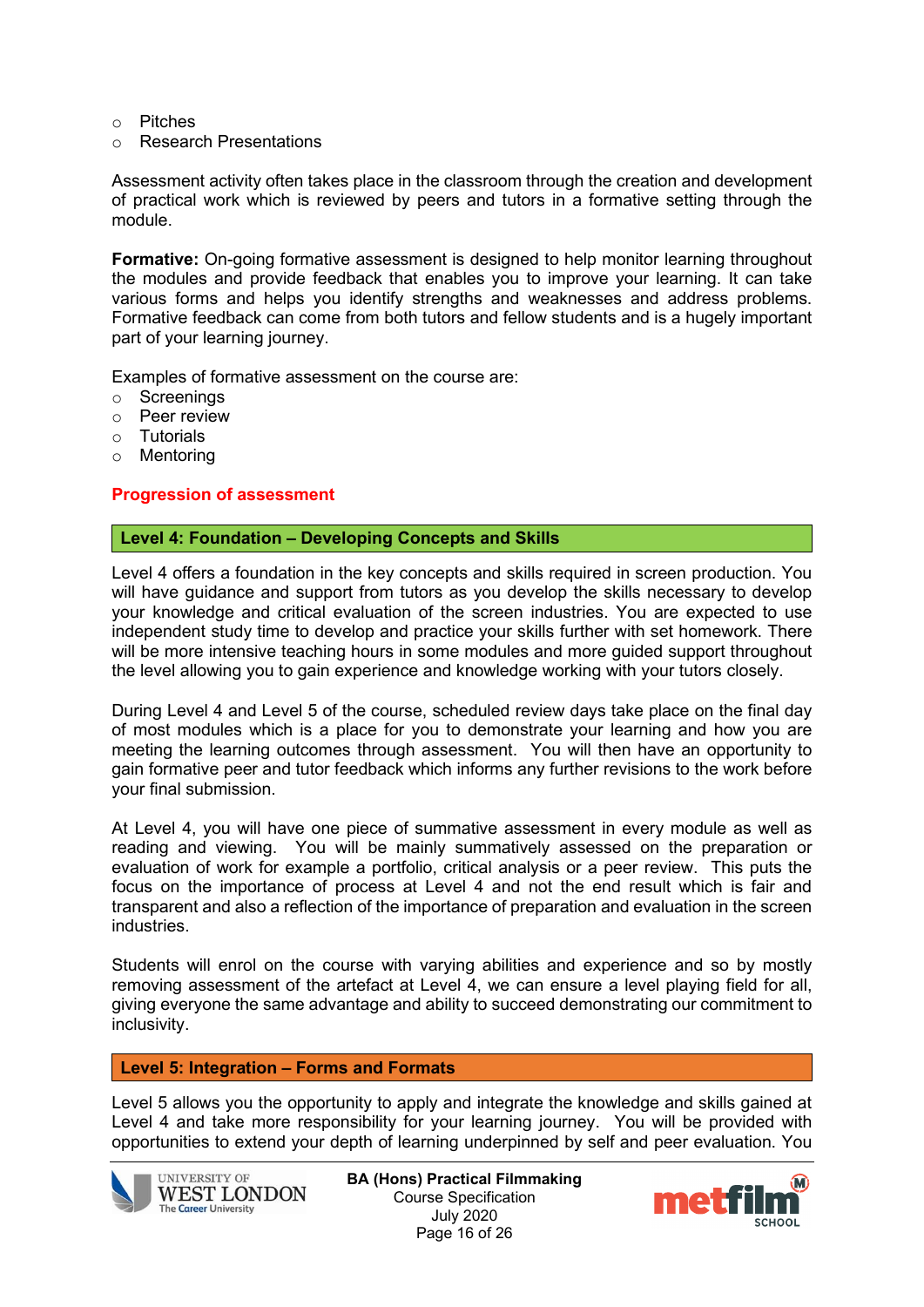will also develop your own professional practice through the further development of industry awareness.

At Level 5, you will work more independently on your assessment. You will generate work through each module and there will be continual formative assessment points for feedback. This approach is designed to allow you more independence in your activity but also to mitigate against any issues with assessment submission during the fast-paced delivery.

As you progress to Level 5 and develop your knowledge and understanding, your practical skills and critical thinking, there is an increase in the summative assessment of the artefact (a performance or filmed piece of work) as well as a focus on research skills across a wide range of forms of content. You will continue to engage in independent study and work outside of the teaching space. The assessment amount increases with either two pieces per Level 5 module or greater word counts.

### **Level 6: Synthesis – Creative Practice**

Level 6 provides you with the time and space to explore your own creativity and synthesise your knowledge and skills through your own practice. You will be given greater autonomy as a learner, and more opportunities to focus on your future direction and career. In the curriculum, there is specific career development during Level 6 modules and in particular 'Creative Development' where you will develop CV's and online profiles.

There will be more focus on independent thinking and a demand for increased autonomy as well as a requirement to demonstrate more complex problem-solving skills. You will be summatively assessed across two pieces of work but an increase in complexity and word count reflects the demands of Level 6 thinking and knowledge.

#### **The Reflective Learner**

An essential aim of the BA Practical Filmmaking course is that you are supported to develop and practice as reflective learners. You are encouraged to document your learning journey and processes adopting a reflective approach and this concept is realised in a number of assessments. Being a reflective learner will enhance your skillset and your employability as you develop a mature understanding of your personal and professional development, as well as the relationship between creativity and current industry best practice.

One of the pillars of reflective learning on the course is peer review. You will develop your ability to give and receive constructive feedback through this process which will inform your own work and is an important part of your career development as a screen practitioner. The peer review process will be integrated into many of the BA Practical Filmmaking modules as part of summative and formative feedback.

You will have both individual and group tutorials on the course which will be a part of personal and professional development. Some tutorials will fall within modules and focus on course work or projects and some will be personal tutorials. Personal tutorials may be individual or group and they will ask you to reflect on your learning journey, consider how you can reach your career and personal goals and to think critically about what you need to do to achieve those goals.

## **Pre-Induction Course**

The pre-induction course was developed in 2013 and it has continued to be a success for new students as well as being noted as an element of 'Good Practice' by the QAA (Quality Assurance Agency). BA Practical Filmmaking students will be enrolled on the Pre-Induction



**BA (Hons) Practical Filmmaking** Course Specification July 2020 Page 17 of 26

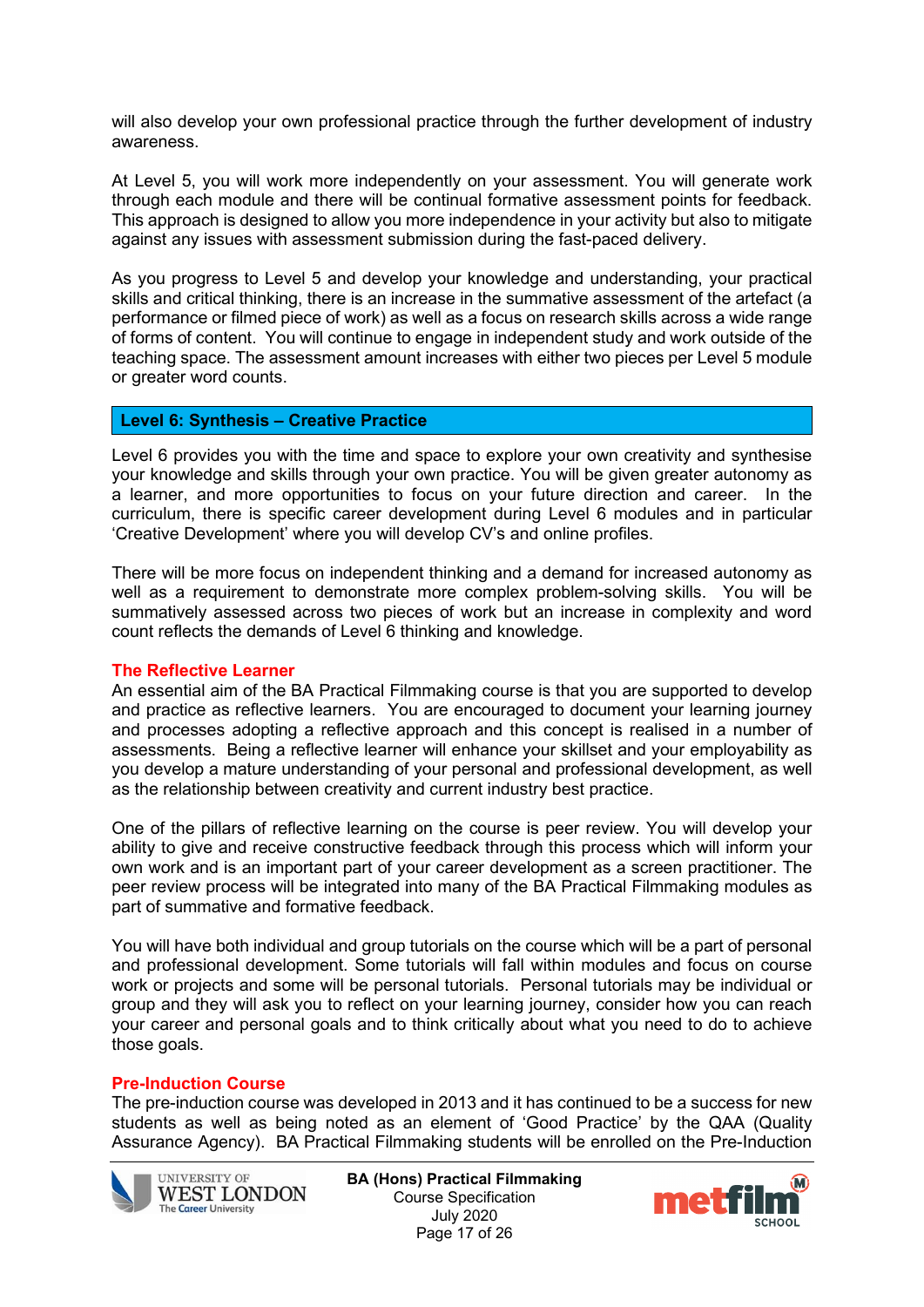course online via Moodle, our virtual learning environment, which comprises readings and exercises designed to prepare you for BA level work. By the end of the Pre-Induction course our aim is that you will have an idea of the educational philosophy of MetFilm School, and an understanding of the level of reading and creative thinking involved in the BA course. We hope to encourage you to contribute to the forum where you can share and comment on work, the work of others and discuss current creative and industry issues.

**11. Formal and Informal Links with External Organisations / Industrial Partners** *what opportunities are there for me to interact with professional contacts?*

### **MetFilm Production**

MetFilm School has strong industry links through its integrated production company, MetFilm Production, an independent production company making high-quality fiction and documentary film for theatrical and television audiences worldwide. Together with sister companies, MetFilm Sales, and the School, we provide a synergistic environment for both established and emerging talent.

This works to the benefit of students in many ways, including student access to working professionals as tutors and mentors on a formal and informal basis; the opportunity to work on professional "live" projects brought into the teaching environment; cutting edge technology, and professional networking. Graduates work in multiple roles across all productions. For example, there are 19 graduates credited on *The Reason I Jump* which premiered at the Sundance Film Festival in 2020, 15 graduates credited on *23 Walks*, currently in postproduction with Dave Johns and Alison Steadman, out of a crew of around 30, including roles such as 1st AD, 3<sup>rd</sup> AD, Assistant Producer, Script Supervisor, 2nd AC and DIT.

Thriller documentary *Last Breath*, was released in April 2019. Other recent releases include comedy *Swimming with Men*, starring Rob Brydon and directed by Oliver Parker. Feature documentary *Sour Grapes* and the award-winning *How to Change the World* premiered at Hot Docs and Sundance respectively.

Previous films include hit comedy *The Infidel* starring Omid Djalili, Grierson-winner *Deep Water*, *French Film* starring Hugh Bonneville, Sarah Gavron's *Village at The End of the Word*, Jeanie Finlay's *The Great Hip Hop Hoax.*

#### **MetFilm Futures**

MetFilm Futures is dedicated to developing the careers and employability of MetFilm School students and graduates. Its activities include weekly Career Surgeries, a jobs board, work experience and internship opportunities, CV and showreel advice sessions, Industry Seminars and Masterclasses, support for student films at festivals and beyond and publications including the recent 'Career Guide: How to Get a Job'.

#### **Partners and Core Relationships**

The BA Practical Filmmaking Course design incorporates the latest industry developments in line with the broader discussion about the sustainability of the UK screen industries in line with the government's White Paper recommendation that the Higher Education sector should strengthen its links with industry,

In 2012, Met Film School was voted prestigious membership in CILECT (Centre Internacional de Liaison des Ecoles de Cinéma et de Télévision), the global organization of leading film and television schools, for its exceptional level of educational provision. Founded in 1955, CILECT



**BA (Hons) Practical Filmmaking** Course Specification July 2020 Page 18 of 26

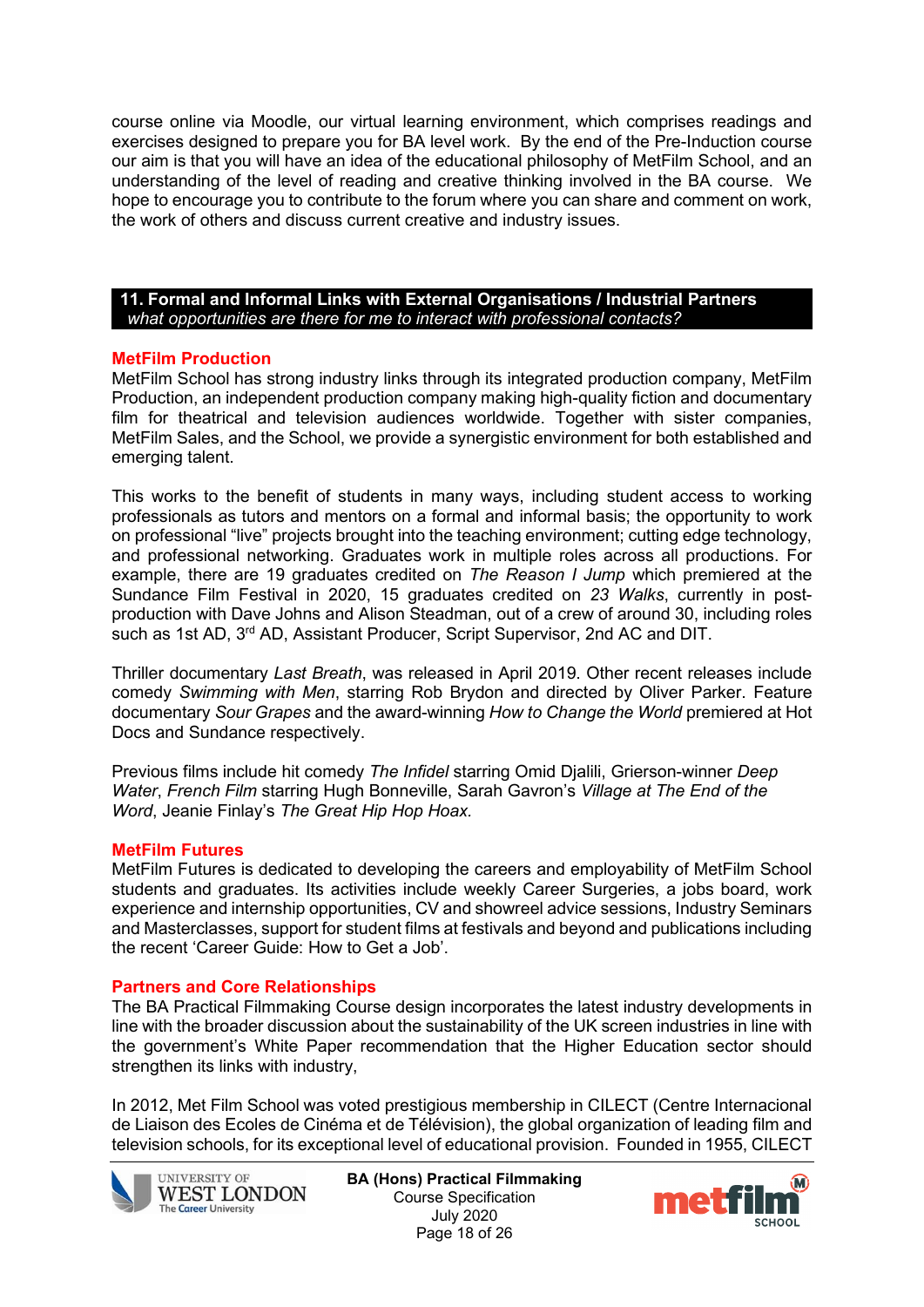now comprises over 160 audio-visual educational institutions from sixty countries across every continent. CILECT remains committed to maintaining the highest possible educational standards of audio-visual teaching and learning in its member schools, and strives to be a key factor in the contribution to the major cultural and communication processes around the world.

The BA (Hons) Practical Filmmaking is endorsed by ScreenSkills as a Tick course, which is an indication of quality and industry relevance. Only courses with the strongest links to industry and that keep up with the rapid pace of change in industry can achieve this kite mark of quality.

### **Industry Links**

Met Film School engages with our industry partners and relationships in a variety of ways. Industry professionals teach on our accredited courses, and we invite distinguished filmmakers and media professionals to speak to students on a regular basis.

## **Virtual Grindhouse**

*The Virtual Grindhouse* is an online school community which is an innovation to connect students across courses and across campuses and features guest speakers, job opportunities and competitions. Guest speakers have included Oscar winning cinematographer, Roger Deakins (*1917, No Country for Old Men*), BAFTA winning screenwriter and director Sally Wainwright (*Happy Valley, Gentlemen Jack*) Oscar nominated film director Lenny Abramson (*Room, Normal People*), actors Daisy Edgar Jones and Paul Mescal (*Normal People*) amongst others.

Other guests at the school have included Asif Kapadia (*Senna*), innovative South Korean Chung-hoon Chung (*Oldboy, The Handmaiden*), documentary filmmaker Kim Longinotto (*Pink Saris*), Showrunner Armando Ianucci (*Veep, The Thick of It*), media professionals Bruce Daisley (Twitter) and Lucy Banks (Google), Bryan Cranston (*Breaking Bad*), Pawel Pawlikowski (Oscar winning *Ida*), James Marsh (*The Theory of Everything)*, Sandra Hebron (former Creative Director of the London Film Festival), Frank Spotnitz (Executive Producer of the *X-Files*), Noel Clarke (*Dr. Who, Kidulthood*), Nicole Taylor (*The C Word*), Paul Webster (producer *Atonement, Motorcycle Diaries, Locke),* Andy Serkis (*Lord of the Rings* trilogy), and Stephen Frears (*The Queen, Dirty Pretty Things).*

## **12. Admissions Criteria**

*what qualifications and experience do I need to get onto the course?*

## **Under 21 Students**

- o All enquiries pertaining to BA Practical Filmmaking will be fielded by the MetFilm School Admissions Team. Anybody approaching UWL directly will be directed to MetFilm **School**
- $\circ$  All students will be directed to apply through UCAS [\(www.ucas.com\)](http://www.ucas.com/) as their first step.
- $\circ$  Students will be required to show that they have achieved (or have the potential to achieve) a minimum of 64 points at A Level or an equivalent academic qualification for BA Filmmaking.
- o All students are obliged to take the MetFilm School online pre-induction course to prepare them for academic study at Level 4.
- $\circ$  Once the UCAS application has been received, the MetFilm School Admissions Team will review and arrange an interview. Interviews may also be arranged prior to a student submitting an application to ascertain suitability.
- o Applicants will be encouraged to bring to interview a creative project they have worked on to supplement their application material.



**BA (Hons) Practical Filmmaking** Course Specification July 2020 Page 19 of 26

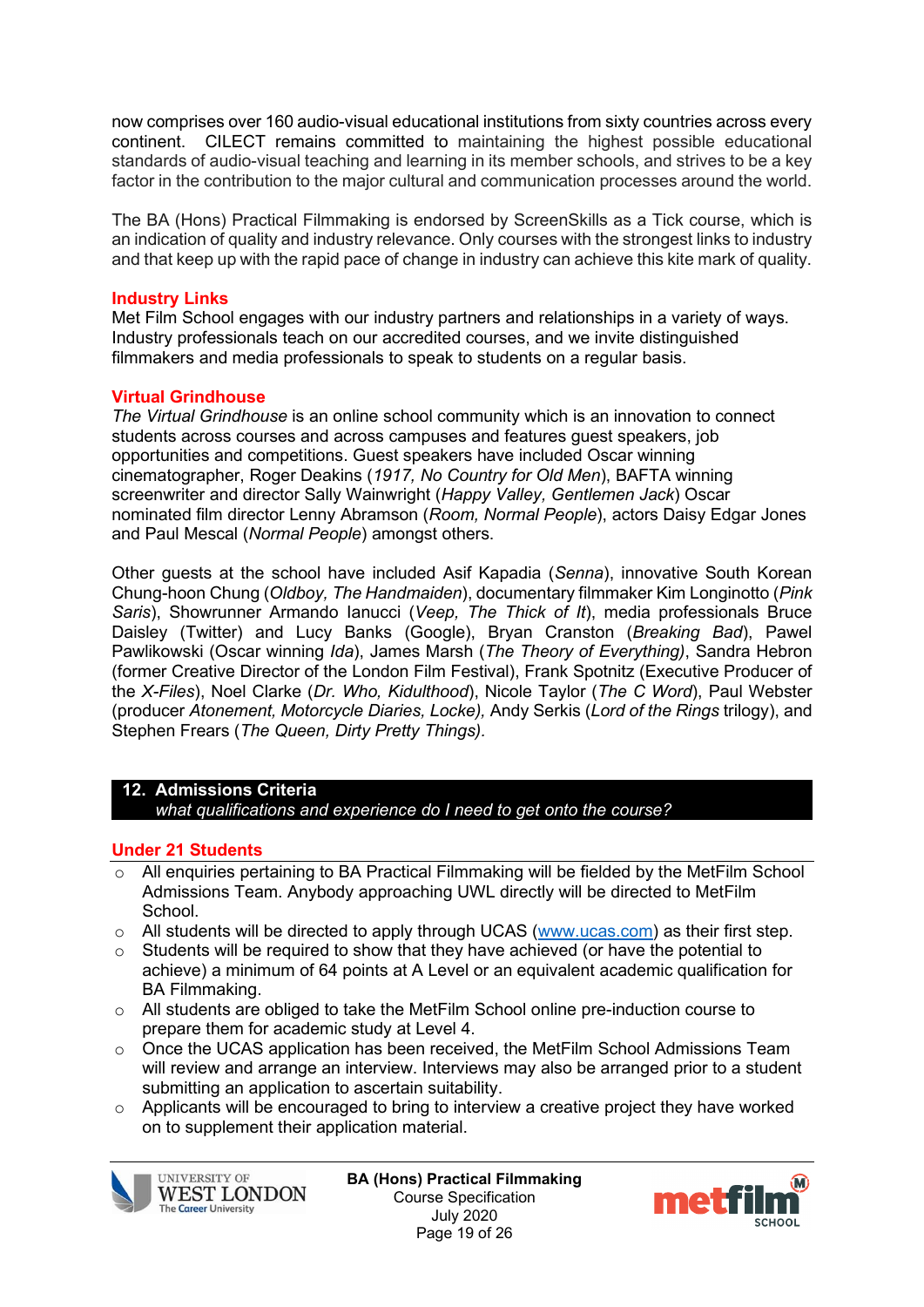### **Mature Students**

- 
- $\circ$  Mature students are aged 21 years or over on the day the course starts.<br>  $\circ$  Mature students are required to provide evidence of academic qualificati Mature students are required to provide evidence of academic qualifications and will be judged based on their application, any experience and the subsequent interview.
- $\circ$  If you do not have academic qualifications, we can assess entry requirements on experiential learning.

#### **Recognition of Prior Learning (RPL) leading to Advanced Standing**

- $\circ$  Students who have studied before or hold a professional qualification may be able to start at a stage of the course later than the normal entry point or get exemption from certain modules, so reducing the duration of the course. This is also known as Advanced Standing.
- o Students returning to complete the BA Course after exiting MetFilm School with a Cert HE or Dip HE must also apply through the RPL process.
- $\circ$  MetFilm School RPL applications are handled by the Deputy Director of MetFilm School in line with University of West London regulations.

#### **Interviews**

- o Interviews will be conducted by a member of the Admissions Team and/or Course Leader
- $\circ$  Phone or Skype interviews will be conducted for students unable to visit the school.

The selection processes for the course adhere to MetFilm School's Equal Opportunity Policy, and MetFilm School is committed to the provision of fair and consistent admission procedures that ensure quality of treatment for all applicants.

| <b>IELTS or equivalent Score for International Students</b> | $6.5$ in writing        |
|-------------------------------------------------------------|-------------------------|
| (including the minimum score in all elements)               | $\vert$ 5.5 in reading, |
|                                                             | listening and           |
|                                                             | speaking                |

#### **13. Student Support Arrangements, including 'in-company' support for Apprenticeships and PDP** *what kinds of academic and pastoral support and advice are available?*

#### **Student Support**

Throughout your course of study, you will have access to a variety of sources of support depending on individual circumstances and needs. In addition to the Course Leader and your personal tutor, you will have opportunities to discuss academic progress, learning and career objectives with relevant teaching staff.

Apart from the school's support framework, which encompasses course leaders, module leaders and personal tutors, the school has a registered counsellor who is on site one day per week at the Ealing campus and available for Skype tutorials in Berlin.

Our Wellbeing support has been boosted by contracting online support *Togetherall* (www.togetherall.com) which is available to all students. This is a 24/7 support service for all students to have confidential communication with a trained advisor.

If you do experience any difficulties, either academically or personally, we have options for you to pause your studies and to return at the appropriate point once you are ready. This process involves an academic meeting with the course leader and the Student Services team



**BA (Hons) Practical Filmmaking** Course Specification July 2020 Page 20 of 26

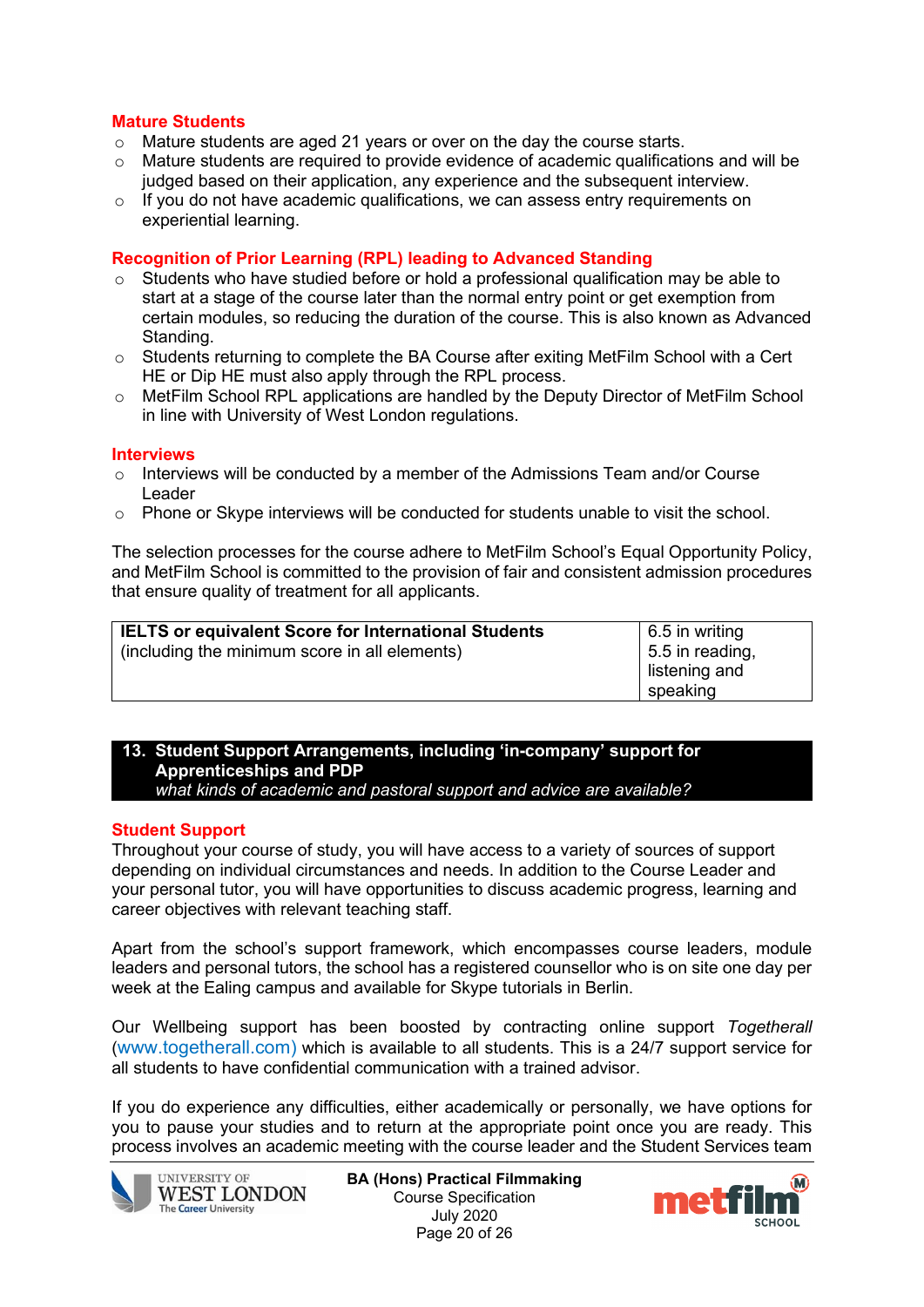to agree the next steps based on a case by case basis. In the event that the school has to take the initiative and withdraw a student for any wellbeing reasons, we have a *Fitness to Study* policy to ensure that student is fit to return to school. This policy requests the student to provide medical evidence to support their return to study which is considered by a panel.

In exceptional cases students may be referred to UWL to access welfare and wellbeing services. These services and programmes are coordinated through the Student Services Team. In addition, MetFilm School works regularly with local, external organisations in London and Berlin to provide resources to students and training to teaching staff.

### **Disabled and Neurodiverse Support at MetFilm School**

MetFilm School wants all students to have equal access to their course and the facilities. The Student Services Team and its dedicated Disability & Wellbeing Adviser provide confidential, specialist advice to help address any physical, study or communication barriers they may find in the learning environment. Student Services work hand in hand with academic staff to support students with a wide range of disabilities including:

- neurodiversity and specific learning differences (such as dyslexia, dyspraxia, ADHD)
- mental health difficulties (such as depression, bi-polar disorder)
- long-term medical conditions (such as HIV, cancer, multiple sclerosis)
- hidden disabilities (such as diabetes, asthma, epilepsy)
- sensory impairments (such as visual impairment, hearing impairment)
- mobility or physical impairments (such as paralysis, arthritis)

#### **How are students supported?**

Bespoke Individual Support Plans (ISPs) are developed with each student, outlining recommended reasonable adjustments such as amended assessment arrangements, extensions to library book loans, note-takers or campus mobility support and the ability to request extensions to work if required.

Student Services provide advice and information on arranging diagnostic assessments for a specific learning difference, help arrange non-medical helpers (such as Assistive Technology Training, Specialist Study Skills Tutors and Specialist Mentors) and support access to a range of assistive technology. Student Services can also provide advice and information on any additional funding which students may be eligible to apply for.

During the first week of the programme you will go through a formal orientation to MetFilm School and the BA Practical Filmmaking Course. You will have an induction to school resources, the course team and relevant departments. There will be scheduled Student Programme Meetings during each phase of the BA Practical Filmmaking course. The purpose of these meetings is to share information about the programme, garner student feedback on specific aspects of the course, address any issues or concerns, and develop an action plan around the meeting outcomes. BA Practical Filmmaking students will also be able to elect one member of their cohort to sit on the BA Course Committee. Student representatives also participate in our wider governance structure including the Academic Board, the Learning, Teaching and Assessment Committee, Screen Enterprise Group and the Diversity, Equality and Inclusivity Committee. Our Student Senate was formed in 2019 and is run by a President and Vice President from our London campus and a Vice President from our Berlin campus and meetings. All student representatives are able to sit on the Student Senate which meets quarterly and is a place to reflect and discuss the ideals and values of the MetFilm School Student Body and to work with the School to continually improve the student experience.

Our *Student Alumni Programme* was launched in October 2018 and supports current students and graduates in their career development. Recognising that we have active graduates



**BA (Hons) Practical Filmmaking** Course Specification July 2020 Page 21 of 26

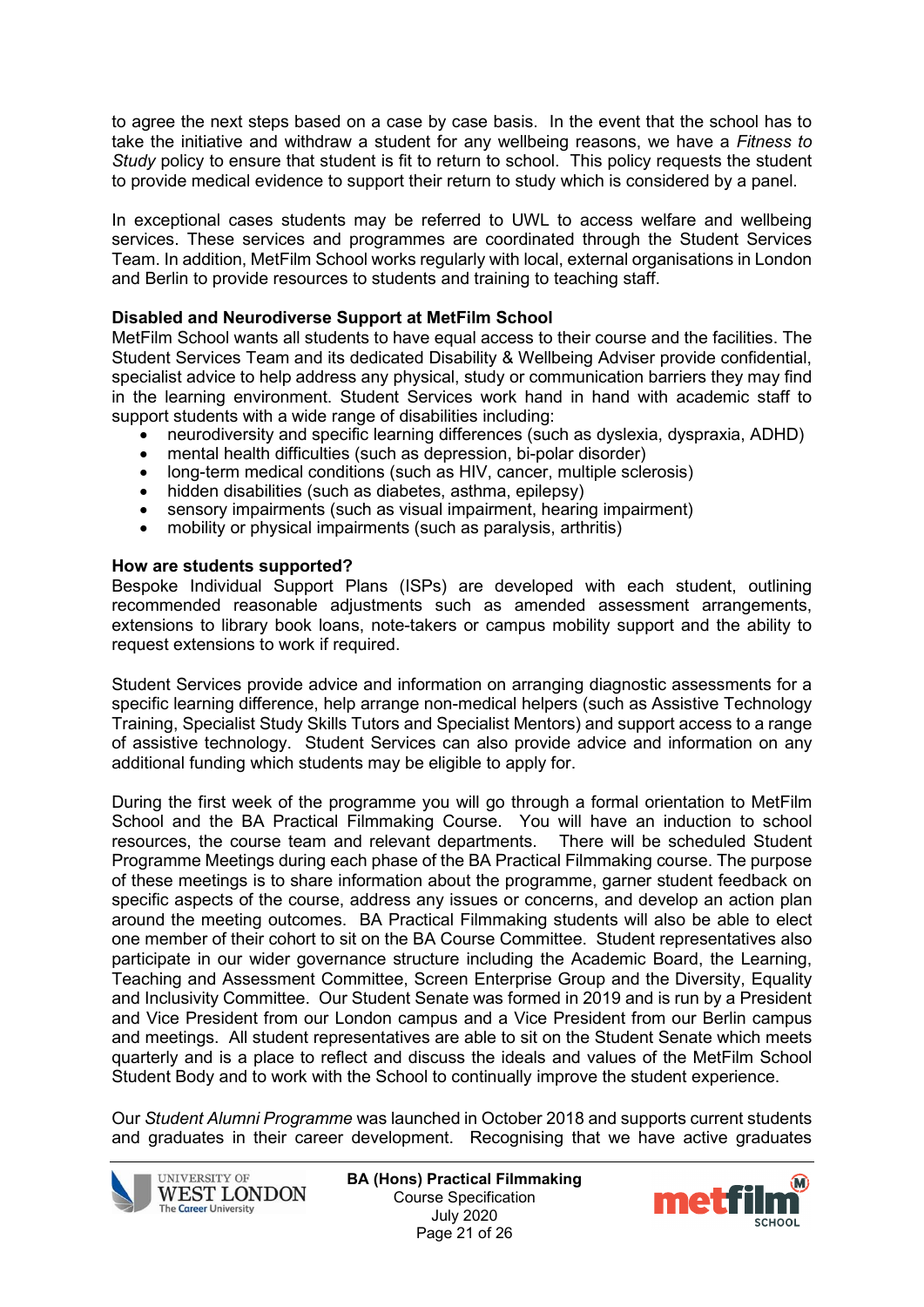working across the creative industries in both entrepreneurial and professional roles, the alumni project connects current students to graduates working in the industry to build networking opportunities.

#### **University of West London**

Students enrolled in the BA (Hons) Practical Filmmaking Programme will be jointly enrolled with University of West London (UWL) and MetFilm School. Students studying in London will be introduced to UWL during induction when they will visit the St. Mary's Road campus to tour the main facilities and visit the library. You will have access to some of UWL's student support framework which includes the following services:

- $\circ$  Library Services (physical library only)\*<br>  $\circ$  Students' Union which includes a wide
- Students' Union which includes a wide range of clubs, events and associations

In Berlin, all students can get access to the extensive Library at the Museum for Film and Television, Deutsche Kinemathek which keeps Reference Books and Monographs, Festival catalogues, Cinema listings, DVDs Periodicals, Press Archive.

All students have access to our online library resources which you will learn more about during induction.

### **14. Assessment Matrix**

*a list of all the assessments on the course, along with how much they count for and where they come in the year.*

| <b>Module Title</b><br>and Code | Core<br>or<br><b>Option</b> | <b>Credit</b> | <b>Assessment</b><br><b>Type</b> | <b>Weighting</b><br>$(\%)$ | <b>Overa</b><br>Ш<br>pass<br>mark | <b>Minimum</b><br>$\%$ | <b>Submissi</b><br>on Week<br>3 year<br>course<br><i>(indicativ</i><br>e) | <b>Submission</b><br><b>Week</b><br>2 year<br>course<br>(indicative) |  |
|---------------------------------|-----------------------------|---------------|----------------------------------|----------------------------|-----------------------------------|------------------------|---------------------------------------------------------------------------|----------------------------------------------------------------------|--|
| <b>Level 4: Foundation</b>      |                             |               |                                  |                            |                                   |                        |                                                                           |                                                                      |  |
| Ideas and<br>StonnI             | С                           | 20            | Written<br>accianmont            | 100%                       | 40%                               | N/A                    | 5                                                                         | 5                                                                    |  |

| Ideas and<br>Story I            | С | 20 | Written<br>assignment | 100% | 40% | N/A | 5  | 5  |
|---------------------------------|---|----|-----------------------|------|-----|-----|----|----|
| Production<br><b>Skills</b>     | C | 20 | Portfolio             | 100% | 40% | N/A | 11 | 11 |
| Character<br>and<br>Performance | C | 20 | Artefact              | 100% | 40% | N/A | 14 | 14 |
| Image and<br>Sound              | С | 20 | Portfolio             | 100% | 40% | N/A | 20 | 20 |
| Post-<br>Production I           | C | 20 | Written<br>assignment | 100% | 40% | N/A | 26 | 26 |
| Short Form<br>Production        | C | 20 | Oral<br>assignment    | 100% | 40% | N/A | 28 | 28 |

#### **Level 5: Integration – Forms**



**UNIVERSITY OF WEST LONDON The Career University** 

**BA (Hons) Practical Filmmaking** Course Specification July 2020 Page 22 of 26

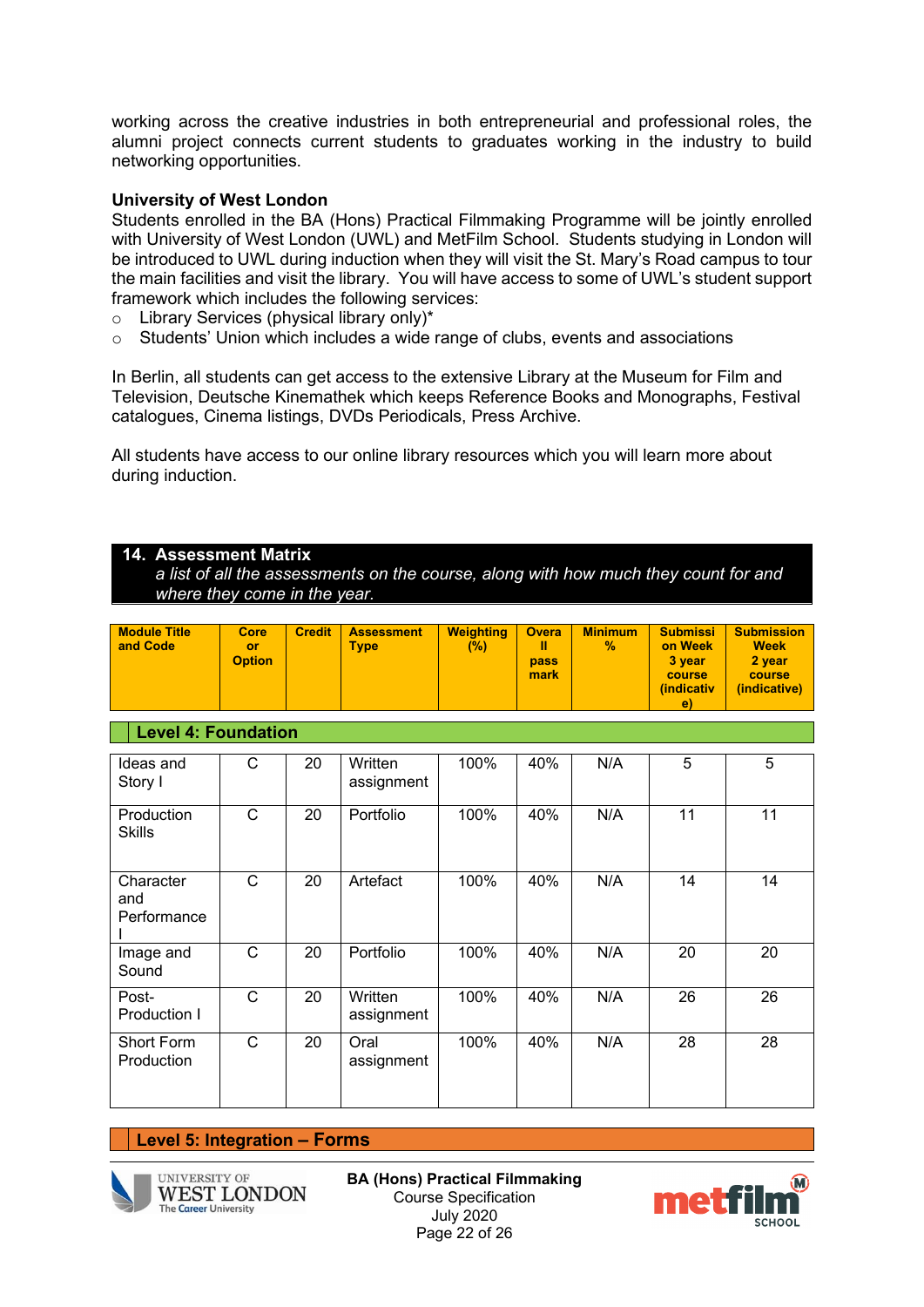| Developing<br>the Series                                               | C                     | 20 | Written<br>assignment | 100% | 40% | N/A | 50              | 34 |
|------------------------------------------------------------------------|-----------------------|----|-----------------------|------|-----|-----|-----------------|----|
| Visualising<br>the Series                                              | $\mathsf{C}$          | 20 | Portfolio             | 100% | 40% | N/A | 54              | 38 |
| <b>Series</b><br>Production<br>and Post-<br>Production<br>A1           | C                     | 20 | Oral<br>assignment    | 60%  | 40% | N/A | 63              | 44 |
| Series<br>Production<br>and Post-<br>Production<br>A2                  |                       |    | Practical             | 40%  | 40% | N/A | 63              | 44 |
| Subject and<br>Approach                                                | $\mathsf{C}$          | 20 | Written<br>assignment | 100% | 40% | N/A | 67              | 50 |
| Real Life On<br>Screen                                                 | $\overline{\text{c}}$ | 20 | Artefact              | 100% | 40% | N/A | $\overline{71}$ | 54 |
| Documentary<br>Production<br>and Post-<br>Production<br>A <sub>1</sub> | $\mathsf{C}$          | 20 | Portfolio             | 50%  | 40% | N/A | 75              | 60 |
| Documentary<br>Production<br>and Post-<br>Production<br>A2             |                       |    | Artefact              | 50%  | 40% | N/A | 75              | 60 |

| <b>Level 6: Synthesis</b> |                |    |            |     |     |     |     |    |
|---------------------------|----------------|----|------------|-----|-----|-----|-----|----|
|                           |                |    |            |     |     |     |     |    |
| Elective I A1             | С              | 20 | Artefact   | 60% | 40% | N/A | 101 | 65 |
| Elective I A2             |                |    | Written    | 40% | 40% | N/A | 106 | 65 |
|                           |                |    | assignment |     |     |     |     |    |
| Elective II A1            | $\overline{C}$ | 20 | Artefact   | 60% | 40% | N/A | 101 | 71 |
| Elective II A2            |                |    | Oral       | 40% | 40% | N/A | 106 | 71 |
| $***$                     |                |    | assignment |     |     |     |     |    |
| Long Form                 |                |    | Oral       | 60% | 40% | N/A | 118 | 80 |
| Production                | C              | 20 | assignment |     |     |     |     |    |
| A1                        |                |    |            |     |     |     |     |    |
|                           |                |    |            |     |     |     |     |    |
| Long Form                 |                |    | Written    | 40% | 40% | N/A | 118 | 80 |
| Production                |                |    | assignment |     |     |     |     |    |
| A2                        |                |    |            |     |     |     |     |    |
|                           |                |    |            |     |     |     |     |    |
| Creative                  |                |    | Oral       | 50% | 40% | N/A | 124 | 84 |
| Development               | C              | 20 | assignment |     |     |     |     |    |
| A1                        |                |    |            |     |     |     |     |    |
|                           |                |    |            |     |     |     |     |    |
| Creative                  |                |    | Written    | 50% | 40% | N/A | 124 | 84 |
| Development               |                |    | assignment |     |     |     |     |    |
| A2                        |                |    |            |     |     |     |     |    |
| Graduation                |                |    | Portfolio  | 25% | 40% | N/A | 134 | 96 |
| Project A1                | C              | 40 |            |     |     |     |     |    |
| Graduation                |                |    | Artefact   | 50% | 40% | N/A | 134 | 96 |
| Project A2                |                |    |            |     |     |     |     |    |
|                           |                |    |            |     |     |     |     |    |



UNIVERSITY OF WEST LONDON The Career University

**BA (Hons) Practical Filmmaking** Course Specification July 2020 Page 23 of 26

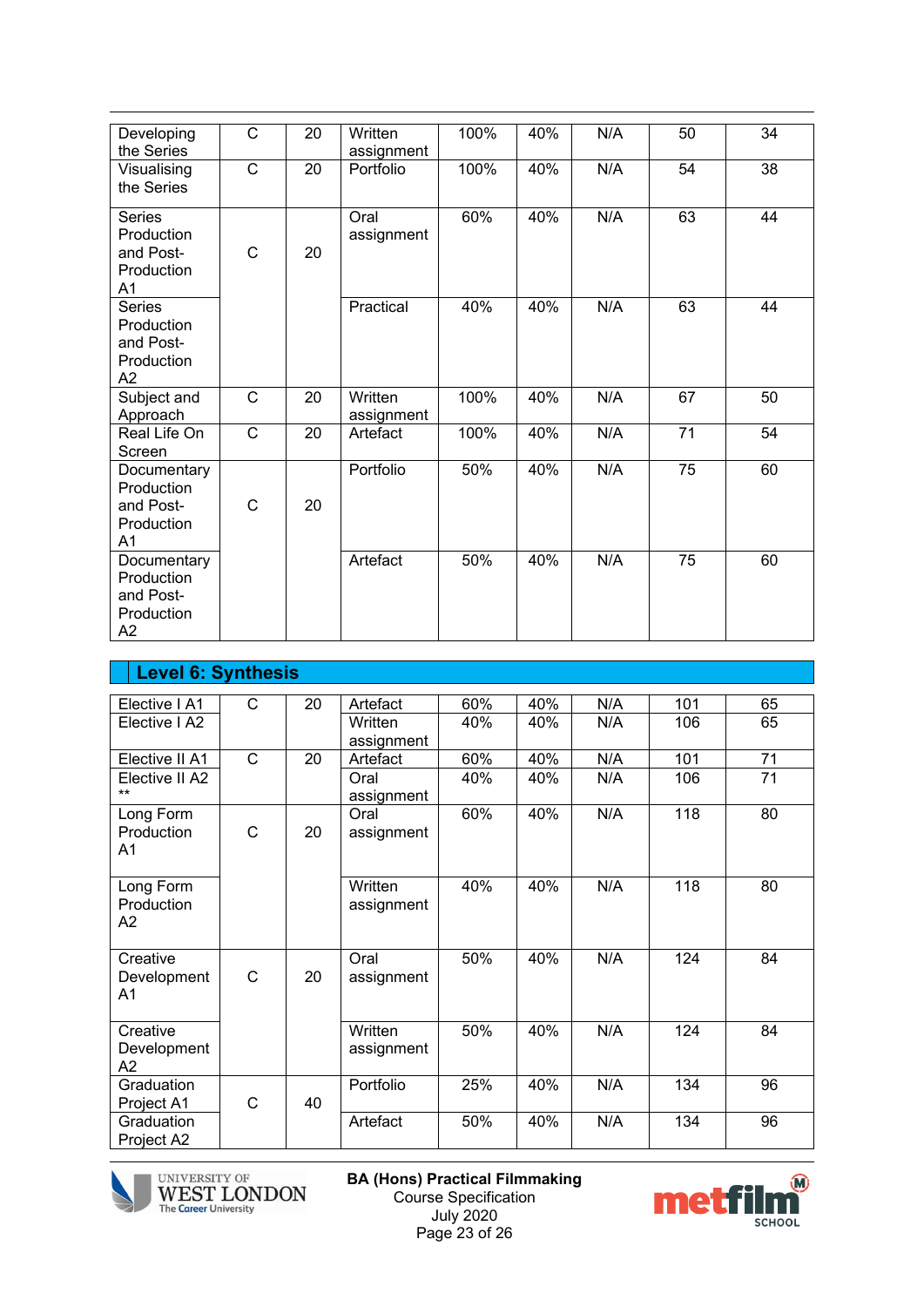| duation<br>$- - -$ | Written<br>піеі                                    | 25% | 40% | N/A<br>$\cdots$ | $\sim$<br>ື | 96 |
|--------------------|----------------------------------------------------|-----|-----|-----------------|-------------|----|
| nect<br>n          | $\sim$ $\sim$ $\sim$<br>SIL.<br>ּים<br>чени<br>ass |     |     |                 |             |    |

\*\*This column lists two electives which is what students will choose to study. We have a total of five electives which contain a range of assessment types including Portfolios and Oral Assignments.

#### **15. External Examiner Arrangements** *who checks the standards and quality of the course?*

Our new External Examiner began in September 2019.



**BA (Hons) Practical Filmmaking** Course Specification July 2020 Page 24 of 26

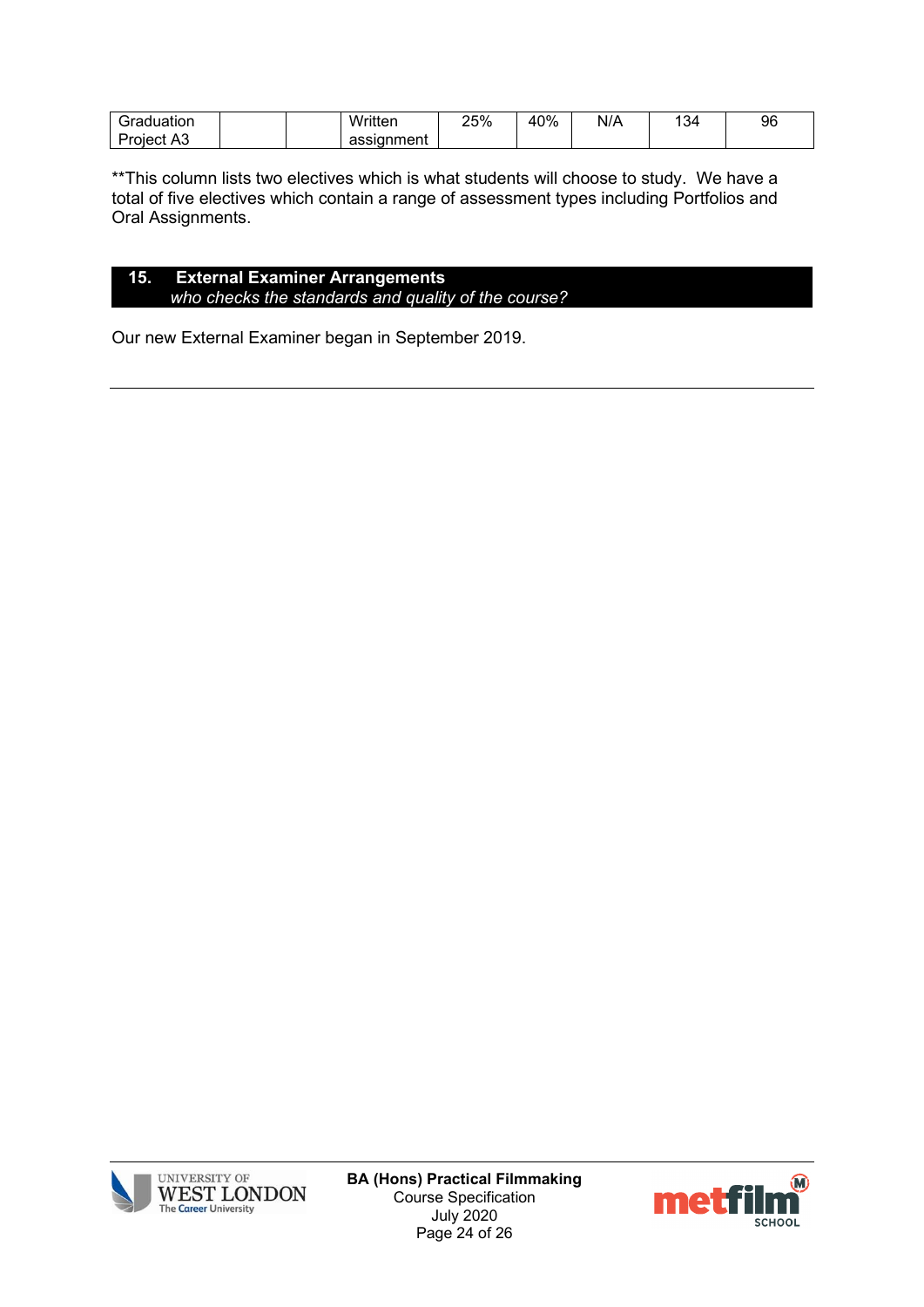## **Part B: Key Information**

| 1.  | <b>Awarding Institution</b>                                   | University of West London                                                                                             |                                                 |                  |  |  |
|-----|---------------------------------------------------------------|-----------------------------------------------------------------------------------------------------------------------|-------------------------------------------------|------------------|--|--|
| 2.  | <b>UWL School/College</b>                                     | <b>LSFMD</b>                                                                                                          |                                                 |                  |  |  |
| 4.  | <b>Academic Partners</b><br>and type of<br>arrangement        | <b>Validated Provision</b>                                                                                            |                                                 |                  |  |  |
| 5.  | <b>Course recognised by</b>                                   | N/A                                                                                                                   |                                                 |                  |  |  |
| 6.  | <b>Sites of delivery</b>                                      | MetFilm School<br>Ealing Studios, Ealing Green, London W5 5EP and<br>BUFA Studios, Overlanderstrasse, Berlin, Germany |                                                 |                  |  |  |
| 7.  | <b>Modes and duration</b><br>of delivery                      | Full Time, over 2 years or 3 years, in London<br>Full Time, over 2 years, in Berlin                                   |                                                 |                  |  |  |
| 8.  | <b>Sequencing</b>                                             | September only start                                                                                                  |                                                 |                  |  |  |
| 9.  | <b>Final enrollable</b><br>award(s)                           | BA (Hons)                                                                                                             |                                                 |                  |  |  |
| 10. | Level of final award                                          | 6                                                                                                                     |                                                 |                  |  |  |
| 11. | <b>Credit for final award</b><br>(CATS and ECTS)              |                                                                                                                       |                                                 |                  |  |  |
| 12. | <b>Exit awards and</b><br>credits                             | Cert HE, 120 credits<br>Dip HE, 240 credits                                                                           |                                                 |                  |  |  |
| 13. | <b>UCAS code(s) (UG</b><br>programmes)                        | Institution Code: M73<br>Course Code (2 Year): WW60<br>Course Code (3 Year): J2A7                                     |                                                 |                  |  |  |
| 14. | <b>QAA Subject</b><br><b>Benchmarking</b><br><b>Statement</b> |                                                                                                                       | Communication, Media, Film and Cultural Studies |                  |  |  |
| 15. | Apprenticeship<br><b>Standard title and</b><br>code           | N/A                                                                                                                   |                                                 |                  |  |  |
| 16. | <b>Course-specific</b><br><b>Regulations</b>                  |                                                                                                                       |                                                 |                  |  |  |
| 17. | Language of study                                             | English                                                                                                               |                                                 |                  |  |  |
| 18. | Original approval<br><b>Date</b>                              | <b>July 2015</b>                                                                                                      | <b>Last Revision</b><br><b>Date</b>             | <b>July 2020</b> |  |  |